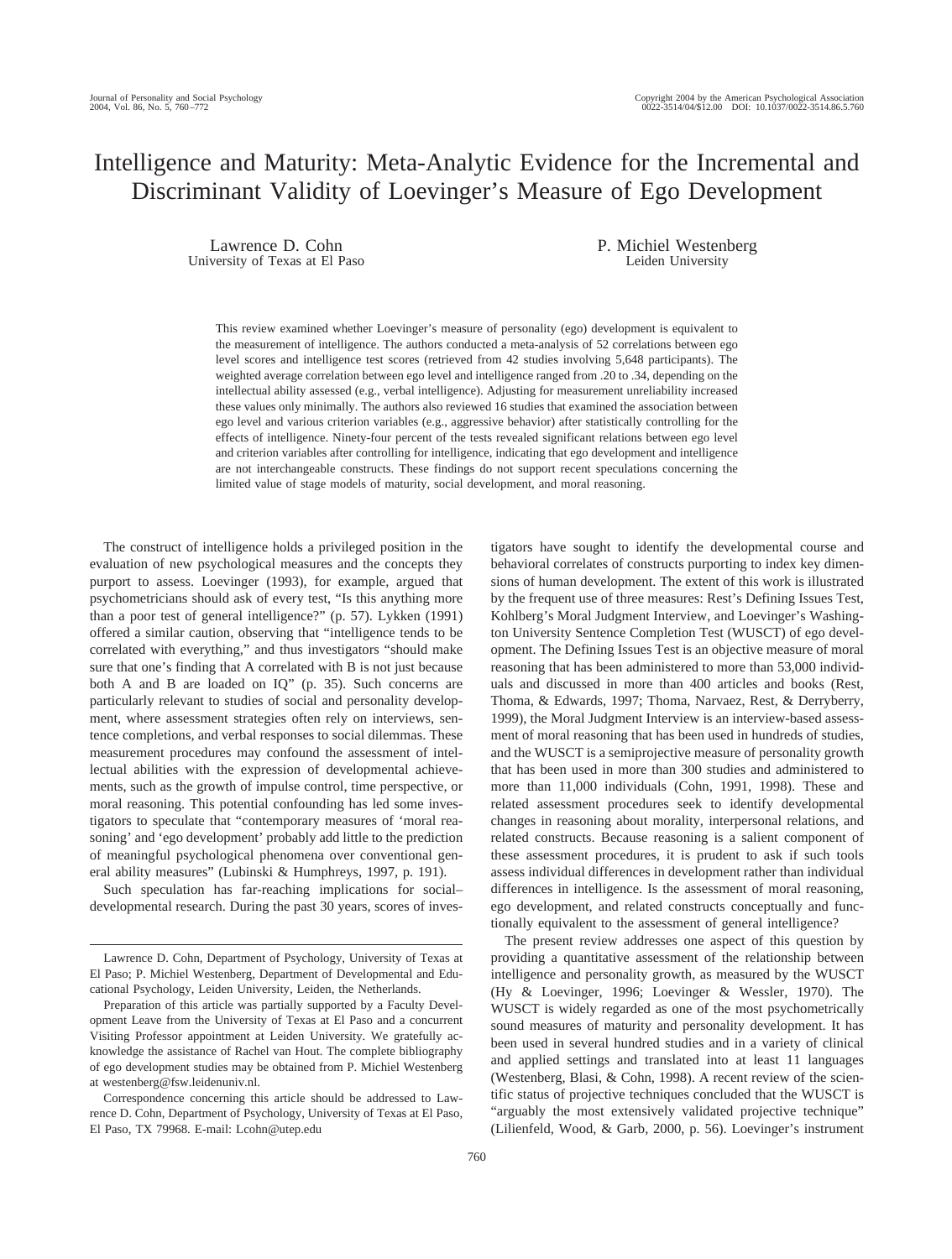thus serves as a critical point of inquiry for evaluating the claim that ego development and related constructs add little to the understanding and prediction of meaningful psychological phenomena.

# Intelligence and Personality Traits

The potential relationship between intelligence and personality has long been recognized and debated. A half a century ago, Wechsler (1958) commented,

I have, however, become increasingly convinced that intelligence is most usefully interpreted as an aspect of the total personality. I look upon intelligence as an effect rather than a cause, that is, as a resultant of interacting abilities—nonintellective included. (p. vii)

The relationship between intelligence and personality traits was recently investigated in a meta-analysis of 135 studies involving more than 64,000 participants (Ackerman & Heggestad, 1997). Ten categories of intellectual ability (e.g., general intelligence, crystallized intelligence, math–numerical ability) and 19 personality traits (e.g., well-being, stress reaction, openness) defined the matrix of 190 associations of interest. Sample correlations were available for estimating 161 of the 190 associations. Notably, only 4% of the 161 population correlation estimates were  $\geq .30$  (and 90% of the population estimates were  $\leq$  .21). The largest correlations emerged between measures of intellectual ability and two personality constructs: openness to experience and intellectual engagement.

Ackerman and Heggestad (1997) explicitly excluded from their meta-analysis all studies that involved "developmental assessments (e.g., ego or moral development)" (p. 228), leaving unanswered two questions of increasing importance: (a) Do measures of personality and character development assess anything psychologically meaningful, and (b) do these measures provide any incremental or predictive validity beyond the measurement of general intelligence?

# Loevinger's Theory and Measure of Ego Development

Loevinger (1976) has portrayed personality growth as a series of changes in impulse control, interpersonal relations, and conscious preoccupations. Developmental advances in these domains have been depicted in terms of "stages," a term that implies an underlying coherence and structure to personality. Loevinger has identified eight developmental stages, and each stage is defined by a characteristic set of capacities (e.g., impulse control) and milestone developments (e.g., a concern with self-evaluated standards; Loevinger, 1976). For Loevinger, the "ego" is an abstraction, not an extant structure; thus, she has defined the ego informally, referring to it as a "frame of reference" or "lens" through which individuals perceive their social world (*ego development* thus represents a change in one's frame of reference).

# *Measurement of Ego Development*

The WUSCT contains 36 sentence stems; respondents are simply instructed to complete each stem. Several versions of the instrument have been published since 1970. The most recent version of the test, Form 81, is the form that is currently recommended for use with adults because it served as the basis for the revised scoring manual that was published in 1996 (Hy & Loevinger, 1996; Loevinger, 1985, 1998). A new form was developed for adolescents and children over 8 years of age, the Sentence Completion Test for Children and Youths (SCT-Y; Westenberg, Treffers, & Drewes, 1998). Detailed scoring manuals have been developed for the WUSCT (Hy & Loevinger, 1996) as well as for the SCT-Y (Westenberg, Hauser, & Cohn, 2004).

### *Reliability*

Inter-rater agreement per item averages about 85%, and interrater agreement within one stage is often close to 95%. Many studies have reported Cronbach's alpha values of .90 or higher. Similar reliability and internal consistency data were obtained for the SCT-Y (e.g., Drewes & Westenberg, 2001; Westenberg, van Strien, & Drewes, 2001).

# *Intelligence and Ego Development*

Loevinger has long sought to disentangle the measurement of intelligence from the measurement of ego development, an issue she raised more than 30 years ago when evaluating the psychometric properties of the WUSCT scoring manual: "What is important," she observed, "is that what we call ego development should not just be another name for intelligence, or that all of its valid variance should not be accountable for in terms of intelligence" (Loevinger & Wessler, 1970, p. 52). Numerous studies have used Loevinger's measure of personality development in conjunction with measures of intellectual ability, providing a large database for assessing the discriminant and incremental validity of the WUSCT. Discriminant validity would be demonstrated by the presence of small correlations between WUSCT scores and intelligence test scores, suggesting little overlap between the two underlying constructs. Incremental validity would be demonstrated by the presence of significant predictive ability of WUSCT scores after statistically controlling for the effects of intelligence on a criterion variable. The present review addresses both issues, investigating if the assessment of ego development is functionally and conceptually equivalent to the assessment of intelligence.

# Meta-Analysis

#### *Method*

*Literature search.* A preliminary database was generated from a computer search of WebSPIRS. The search period ranged from 1970 (the publication date of the WUSCT scoring manual) through May 2002. The search key terms *IQ, intelligence, verbal ability,* and *word count* were combined with each of the following terms: *Loevinger, ego development, Washington University Sentence Completion Test,* and *WUSCT.* Additional studies were located using a manual search of published articles, unpublished conference presentations, theses, and dissertations that used the WUSCT; the latter material was obtained from personal files. Approximately 300 research studies were reviewed. This search procedure identified 69 studies that used the WUSCT in combination with measures of intelligence or verbosity. Studies from the latter pool were excluded from the review for the following reasons: (a) Studies did not report correlations (or related statistics) between ego level scores and intelligence; (b) studies were unpublished and not accessible; (c) studies relied on subjective assessments of intellectual ability; (d) studies dichotomized scores on the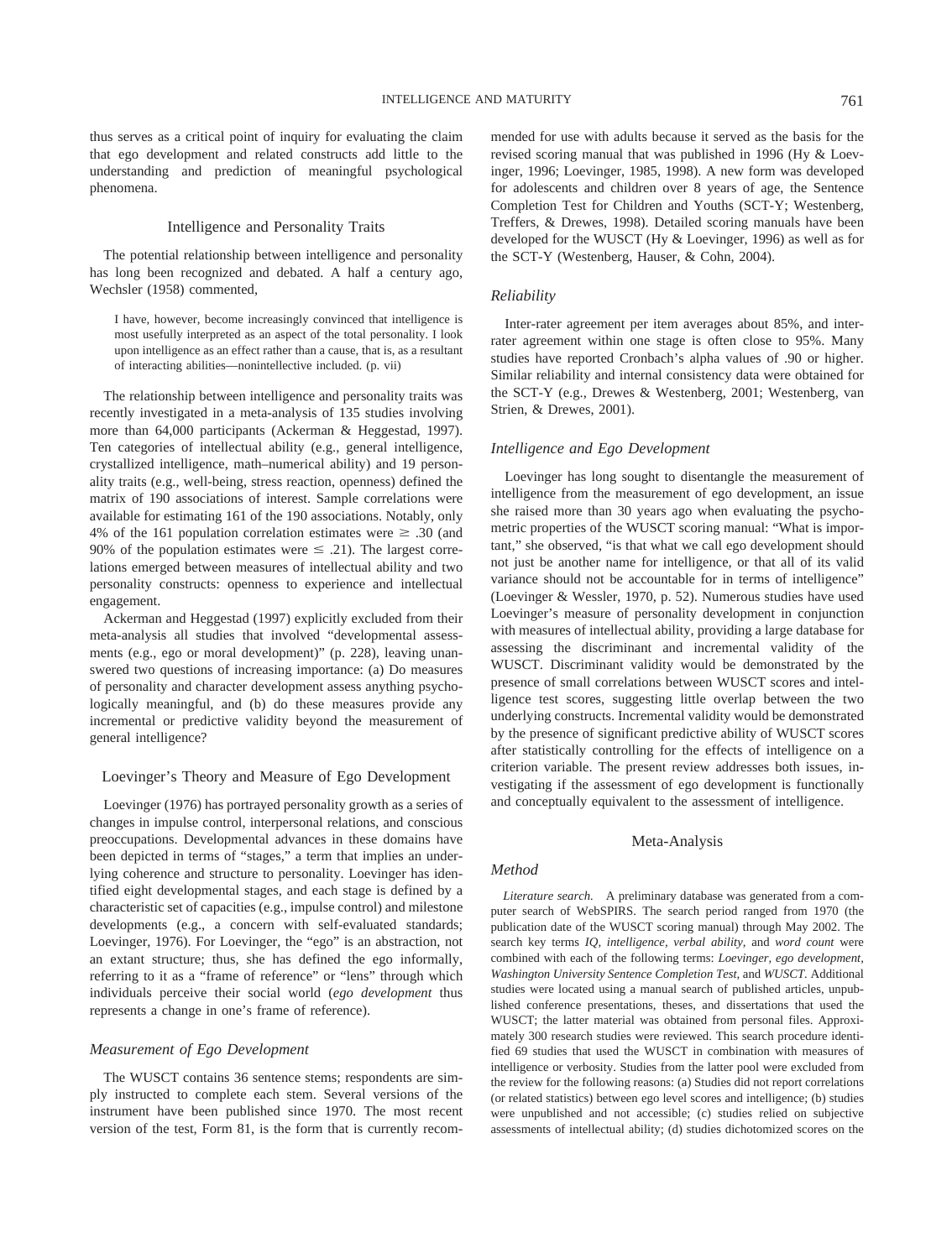Table 1

*Correlations Between Level of Ego Development and Measures of Intelligence*

| Study                                                    | N         | Gender <sup>a</sup> | Age range<br>or mean<br>age  | IQ test or<br>ability<br>measureb | Independence <sup>c</sup> | $Ego$ level-IQ<br>correlation |
|----------------------------------------------------------|-----------|---------------------|------------------------------|-----------------------------------|---------------------------|-------------------------------|
| Avery & Ryan (1988)                                      | 92        | 3                   | $9 - 12$                     | 1                                 | 1                         | .33                           |
| Avery & Ryan (1988)                                      | 92        | 3                   | $9 - 12$                     | 3                                 | 2                         | .19                           |
| Blasi $(1971)^d$                                         | 64        | 1                   | $12^e$                       | $\overline{c}$                    | 1                         | .47                           |
| Blasi $(1971)^d$                                         | 59        | 2                   | $12^e$                       | $\overline{c}$                    | 1                         | .45                           |
| Bonneville $(1978)^d$                                    | 77        | 1                   | $12^e$                       | $\overline{c}$                    | 1                         | .37                           |
| Bonneville $(1978)^d$                                    | 84        | 1                   | 14 <sup>e</sup>              | $\overline{c}$                    | 1                         | .36                           |
| Browning & Quinlan $(1985)^f$                            | 91        | 3                   | $13 - 30$                    | 1                                 | 1                         | .38                           |
| Browning & Quinlan $(1985)^{r}$                          | 91        | 3                   | $13 - 30$                    | 1                                 | 2                         | .32                           |
| Browning & Quinlan $(1985)^{r}$                          | 91        | 3                   | $13 - 30$                    | 1                                 | 2                         | .32                           |
| Browning & Quinlan $(1985)^t$                            | 91        | 3                   | $13 - 30$                    | 1                                 | 2                         | .44                           |
| Browning & Quinlan $(1985)^{r}$                          | 91        | 3                   | $13 - 30$                    | 1                                 | 2                         | .25                           |
| Browning & Quinlan $(1985)^{r}$                          | 91<br>91  | 3                   | $13 - 30$                    | 1<br>$\overline{c}$               | 2<br>2                    | .23<br>.31                    |
| Browning & Quinlan $(1985)^{r}$                          | 91        | 3<br>3              | $13 - 30$<br>$13 - 30$       | 4                                 | 2                         | .16                           |
| Browning & Quinlan $(1985)^{r}$<br>Browning $(1986)^{r}$ | 67        | 3                   | $13 - 28$                    | $\overline{c}$                    | 1                         | .26                           |
| Candee $(1974)^d$                                        | 76        |                     | $21^{\circ}$                 | 1                                 | 1                         | $-.27$                        |
| Candee $(1974)^d$                                        | 76        |                     | 21 <sup>e</sup>              | 3                                 | $\overline{c}$            | .11                           |
| Cohn (1984)                                              | 124       | $\mathfrak{Z}$      | 15.3                         | 5                                 | 1                         | .57                           |
| Coor $(1970)^d$                                          | 34        | 2                   | $14^e$                       | $\overline{c}$                    | 1                         | .60                           |
| Coor $(1970)^d$                                          | 108       | 3                   | 13 <sup>e</sup>              | 6                                 | 1                         | .27                           |
| Doehring $(1999)$ <sup>e</sup>                           | 140       | 3                   | $8 - 12$                     | 1                                 | 1                         | $-.17$                        |
| Dubow et al. (1987)                                      | 398       | 3                   | $30 - 31$                    | $\overline{c}$                    | 1                         | .24                           |
| Farrell $(1974)^d$                                       | 46        |                     | 19 <sup>e</sup>              | 3                                 | 1                         | .29                           |
| Fineman et al. (1997)                                    | 57        | $\mathbf{1}$        | 28.9                         | $\overline{c}$                    | 1                         | .41                           |
| Frank & Quinlan (1976)                                   | 66        | 1                   | 16.3                         | 1                                 | 1                         | .31                           |
| Ginsburg & Orlofsky (1981)                               | 75        | 1                   | 20 <sup>e</sup>              | $\overline{c}$                    | 1                         | .58                           |
| Haan et al. (1973)                                       | 35        | 3                   | $16 - 35$                    | 1                                 | 1                         | .30                           |
| Haan et al. (1973)                                       | 35        | 3                   | $16 - 35$                    | $\overline{c}$                    | 2                         | .36                           |
| Haan et al. (1973)                                       | 35        | 3                   | $16 - 35$                    | 4                                 | $\overline{c}$            | .27                           |
| Head & Shayer (1980)                                     | 300       | 3                   | $12 - 17$                    | 5                                 | 1                         | .20                           |
| Helson & Roberts (1994)                                  | 90<br>107 | 1<br>2              | 43 <sup>g</sup><br>$13 - 18$ | 1<br>3                            | 1<br>1                    | .28<br>.14                    |
| Hoppe & Loevinger $(1977)^n$<br>Hurtig et al. (1985)     | 72        | 1                   | $17 - 18$                    | 1                                 | 1                         | .10                           |
| Hurtig et al. (1985)                                     | 67        | 2                   | $17 - 18$                    | 1                                 | 1                         | .37                           |
| Hurtig et al. (1985)                                     | 72        | 1                   | $17 - 18$                    | 5                                 | 2                         | .02                           |
| Hurtig et al. (1985)                                     | 67        | 2                   | $17 - 18$                    | 5                                 | 2                         | .30                           |
| Hurtig et al. (1985)                                     | 72        | 1                   | $17 - 18$                    | 5                                 | 2                         | .16                           |
| Hurtig et al. (1985)                                     | 67        | 2                   | $17 - 18$                    | 5                                 | 2                         | .20                           |
| Jacobson et al. (1991)                                   | 137       | 1                   | 14-44                        | 1                                 | 1                         | .47                           |
| Jacobson et al. (1991)                                   | 137       | 1                   | 14-44                        | 4                                 | 2                         | .27                           |
| Jacobson et al. (1991)                                   | 137       | 1                   | 14-44                        | 4                                 | 2                         | .34                           |
| Kitchener et al. (1984)                                  | 74        | 3                   |                              | 1                                 | 1                         | .06                           |
| Labouvie-Vief et al. (1989)                              | 72        | 3                   | $10 - 77$                    | 1                                 | 1                         | .61                           |
| Labouvie-Vief & Diehl (1998)                             | 333       | 3                   | $15 - 87$                    | $\overline{c}$                    | 1                         | -.06                          |
| Labouvie-Vief & Diehl (1998)                             | 333       | 3                   | $15 - 87$                    | 3                                 | 2                         | .30                           |
| Lockett (1979)                                           | 53        | 1                   | 18-47                        | 5                                 | 1                         | .34                           |
| Luthar & Zigler (1992; Luthar,<br>1991)                  | 144       | 3                   | $14 - 17$                    | $\mathfrak{2}$                    | $\mathbf{1}$              | .36                           |
| McCammon (1981)                                          | 20        | 1                   | $12^{\rm g}$                 | $\mathfrak{2}$                    | 1                         | .28                           |
| McCammon (1981)                                          | 20        | $\mathbf{1}$        | $16^{\rm g}$                 | $\sqrt{2}$                        | 1                         | .32                           |
| McCammon (1981)                                          | 20        | $\overline{c}$      | $12^{\rm g}$                 | $\boldsymbol{2}$                  | 1                         | .58                           |
| McCammon (1981)                                          | 20        | 2                   | 16 <sup>g</sup>              | 2                                 | 1                         | .55                           |
| McCrae & Costa (1980)                                    | 129       | $\overline{c}$      | $35 - 80$                    | $\mathbf{1}$                      | 1                         | .28                           |
| McIntyre (1991)                                          | 37        | 3                   | 15.8                         | $\mathbf{1}$                      | 1                         | .62                           |
| McIntyre (1991)                                          | 44        | 3                   | 16.2                         | $\mathbf{1}$                      | 1                         | .15                           |
| Newman et al. (1998)                                     | 146       | 3                   | $15 - 72$                    | $\mathbf{1}$                      | $\mathbf{1}$              | .47                           |
| Newman et al. (1998)                                     | 146       | 3                   | $15 - 72$                    | $\mathbf{1}$                      | $\mathbf{2}$              | .49                           |
| Newman et al. (1998)                                     | 146       | 3                   | $15 - 72$                    | $\mathfrak{2}$                    | $\mathbf{2}$              | .46                           |
| Newman et al. (1998)                                     | 146       | 3                   | $15 - 72$                    | 4                                 | 2                         | .37                           |
| Rock $(1975)^c$                                          | 50        |                     |                              | $\mathbf{1}$                      | 1                         | .30                           |
| Rozsnafsky (1981)                                        | 26        | $\overline{c}$      | 48                           | $\boldsymbol{2}$                  | 1                         | .64                           |
| Rozsnafsky (1981)                                        | 65        | 2                   | 42                           | $\overline{c}$                    | $\mathbf{1}$              | .41                           |
| Ruprecht (1985)                                          | 53<br>85  | 3                   | $22^{\circ}$                 | 3<br>$\overline{c}$               | $\mathbf{1}$<br>1         | $-.08$                        |
| Schenberg $(1973)^c$                                     |           |                     |                              |                                   |                           | .43                           |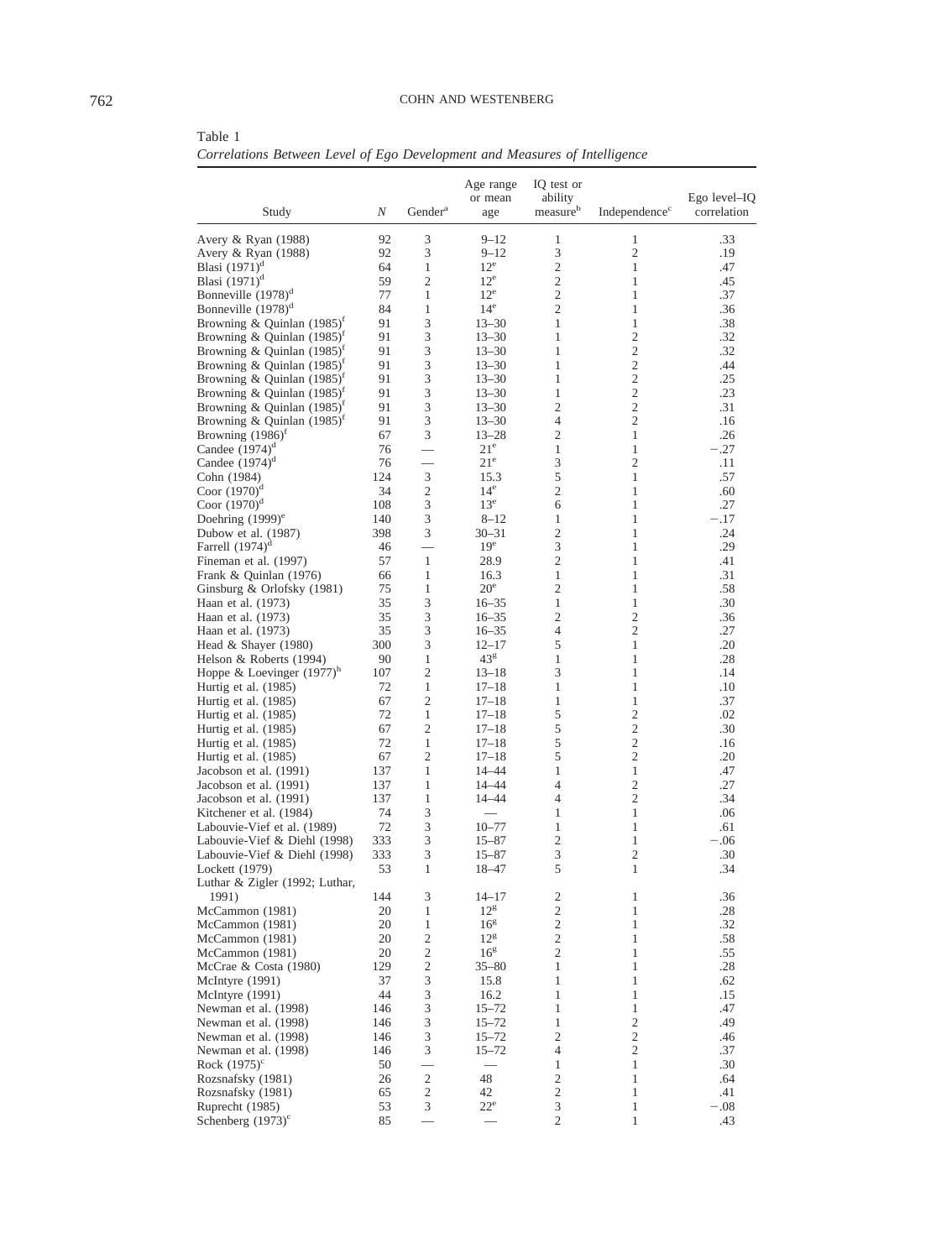| Study                                   | N   | Gender <sup>a</sup> | Age range<br>or mean<br>age | IQ test or<br>ability<br>measureb | Independence <sup>c</sup> | Ego level–IQ<br>correlation |
|-----------------------------------------|-----|---------------------|-----------------------------|-----------------------------------|---------------------------|-----------------------------|
| Schenberg $(1973)^c$                    | 48  |                     |                             | 3                                 |                           | .17                         |
| Silver et al. (1990)                    | 86  | 3                   | $13 - 21$                   |                                   |                           | .41                         |
| Silver et al. (1990)                    | 86  | 3                   | $13 - 21$                   |                                   |                           | .33                         |
| Streich (1983)                          | 192 | 3                   | $16 - 91$                   |                                   |                           | .56                         |
| Streich (1983)                          | 192 | 3                   | $16 - 91$                   | 4                                 |                           | .19                         |
| Vaillant & McCullough (1987)            | 107 | 2                   | $53 - 57$                   | 3                                 |                           | .06                         |
| Vincent & Vincent $(1979)^e$            | 100 | 3                   | $18 - 60$                   | 2                                 |                           | .28                         |
| Waugh (1984)                            | 78  | 2                   | $6 - 11$                    |                                   |                           | .27                         |
| Westenberg & Block (1993)               | 98  | 3                   | 23 <sup>g</sup>             |                                   |                           | .28                         |
| Westenberg & Block (1993)               | 103 | 3                   | 14 <sup>g</sup>             |                                   |                           | .26                         |
| Westenberg et al. $(1999)$ <sup>e</sup> | 103 | 3                   | $8 - 18$                    |                                   |                           | .49                         |
| Westenberg et al. $(1999)$ <sup>e</sup> | 112 | 3                   | $8 - 18$                    |                                   | 2                         | .50                         |
| Westenberg et al. $(1999)$ <sup>e</sup> | 103 | 3                   | $8 - 18$                    | 4                                 | 2                         | .40                         |
| Westenberg et al. (2004)                | 882 | 3                   | $8 - 18$                    |                                   |                           | .31                         |
| Wilber et al. (1982)                    | 97  | 3                   | 27.6                        |                                   |                           | .41                         |

| Table 1 (continued) |  |  |
|---------------------|--|--|
|---------------------|--|--|

*Note.* Dashes in cells indicate that data were not available.<br><sup>a</sup> 1 = females only; 2 = males only; 3 = males and females.  $\frac{b}{1}$  = Verbal ability or verbal intelligence; 2 = general intelligence;  $3 =$  knowledge and achievement;  $4 =$  performance intelligence;  $5 =$  Piagetian measures of cognitive development;  $6 = \text{IQ}$  test not specified.  $\epsilon$  1 = the correlation that was used when computing the weighted average effect sizes among all independent correlations;  $2 =$  studies not included in the latter analyses (see text for additional details).  $d$  Cited in Loevinger (1979).  $e$  Estimated age based on other information (e.g., grade level).  $f$  Clinical study. <sup>g</sup> Single age group.  $h$  For demographics, see Hoppe & Loevinger (1977).

WUSCT, for example assigning protocols to either the Impulsive or Nonimpulsive level; (e) studies reported findings published in previous articles. One study failed to report the magnitude of the correlation between ego level and intelligence but did report that the correlation was nonsignificant. In this case we adopted the conservative strategy of setting Pearson's *r* equal to the largest value that would just fail to reach significance given the reported sample size,  $\alpha = .05$ , and a two-tailed significance test. One additional study failed to report specific correlations, and instead, reported that correlations were "in the 0.10 to 0.20 range" (Head & Shayer, 1980, p. 25). Here, too, we adopted a conservative strategy and included only the largest value  $(r = .20)$  for use in the meta-analysis. Both of the preceding strategies are conservative because they may inflate the correlation between ego level and intelligence.

*Coding.* Several pieces of information were retrieved from each study, including sample size, mean age, mean ego level score, and type of intelligence test administered. More than 30 different intelligence tests, subtests, and measures of ability were used in the studies under review. Each intelligence test was assigned to one of five categories: (a) measures of verbal ability and verbal intelligence, (b) measures of general intelligence, (c) measures of knowledge and achievement, (d) measures of performance, and (e) Piagetian measures of cognitive development (Table 1).

*Meta-analytic techniques.* The index of effect size used in the metaanalysis was Pearson's  $r$ . Each sample correlation was transformed to  $z_r$ using Fisher's  $r$ -to- $z$  transformation. Each  $z_r$  was then weighted by the inverse of its variance, giving greater weight in the meta-analysis to sample correlations that provided more precise estimates of the population correlation (Hedges & Olkin, 1985). A test of heterogeneity was subsequently used to determine if sample correlations were homogeneous and obtained from the same underlying population.

Many studies provided more than one correlation between ego level and intelligence; for example, several studies reported correlations between ego level and scores on both the Wechsler Adult Intelligence Scale (WAIS) Verbal and the WAIS Performance subscales. To meet the assumption of independence, we selected one correlation from each sample to include in subsequent analyses. The selection process proceeded as follows. Each sample correlation was initially assigned to one of five categories: (a)

correlations between ego level and a measure of verbal ability or verbal intelligence, (b) correlations between ego level and a measure of general intelligence, (c) correlations between ego level and a measure of knowledge and achievement, (d) correlations between ego level and a measure of performance, and (e) correlations between ego level and Piagetian measures of cognitive development. These five categories were rank ordered on the basis of their theoretical relevance to the intelligence–ego level relationship (see Table 1). For example, correlations between ego level and verbal IQ scores were assigned the highest rank order because these correlations were more relevant to the purported ego–intelligence association than were correlations between ego level and performance IQ scores. Several studies reported more than one correlation between ego level and intelligence. In the latter cases, we selected only one correlation from a study: the correlation that had the greatest theoretical relevance.

Sample correlations were subject to measurement error, which, left uncorrected, attenuates the estimated population correlation between ego level and intelligence (Hunter & Schmidt, 1990). The standard correction term was used to correct for measurement unreliability (Ackerman & Heggestad, 1997):  $r^*$ <sub>i</sub> =  $[r_{xy}]$  ÷  $[\sqrt{r_{xx}}^* \sqrt{r_{yy}}]$ , where  $r^*$ <sub>i</sub> is the adjusted correlation between ego level and intelligence for Study i,  $r_{xy}$  is the raw correlation between ego level and intelligence associated with Study i, and  $r_{xx}$  and  $r_{yy}$  are the estimated reliabilities for the WUSCT and the intelligence test associated with Study i, respectively.

Measurement unreliability associated with the WUSCT was estimated from the Cronbach's alpha coefficients reported in five psychometric studies of the WUSCT (Loevinger & Wessler, 1970; Novy, Blumentritt, Nelson, & Gaa, 1997; Redmore & Waldman, 1975, Studies 1 and 2; Weiss, Zilberg, & Genevro, 1989); the weighted average alpha coefficient was .896 based on data derived from 802 participants. The reliability estimates for 10 intelligence tests were obtained from Phillip Ackerman (personal communication, June 23, 2002; Ackerman & Heggestad, 1997); reliability estimates for 7 additional intelligence tests were obtained from the mental measurements yearbooks or test manuals. When reliability estimates could not be determined, the raw correlations between ego level and intelligence (unadjusted for measurement unreliability) were used in the analyses. For reasons of comparison with earlier reports, the meta-analysis was con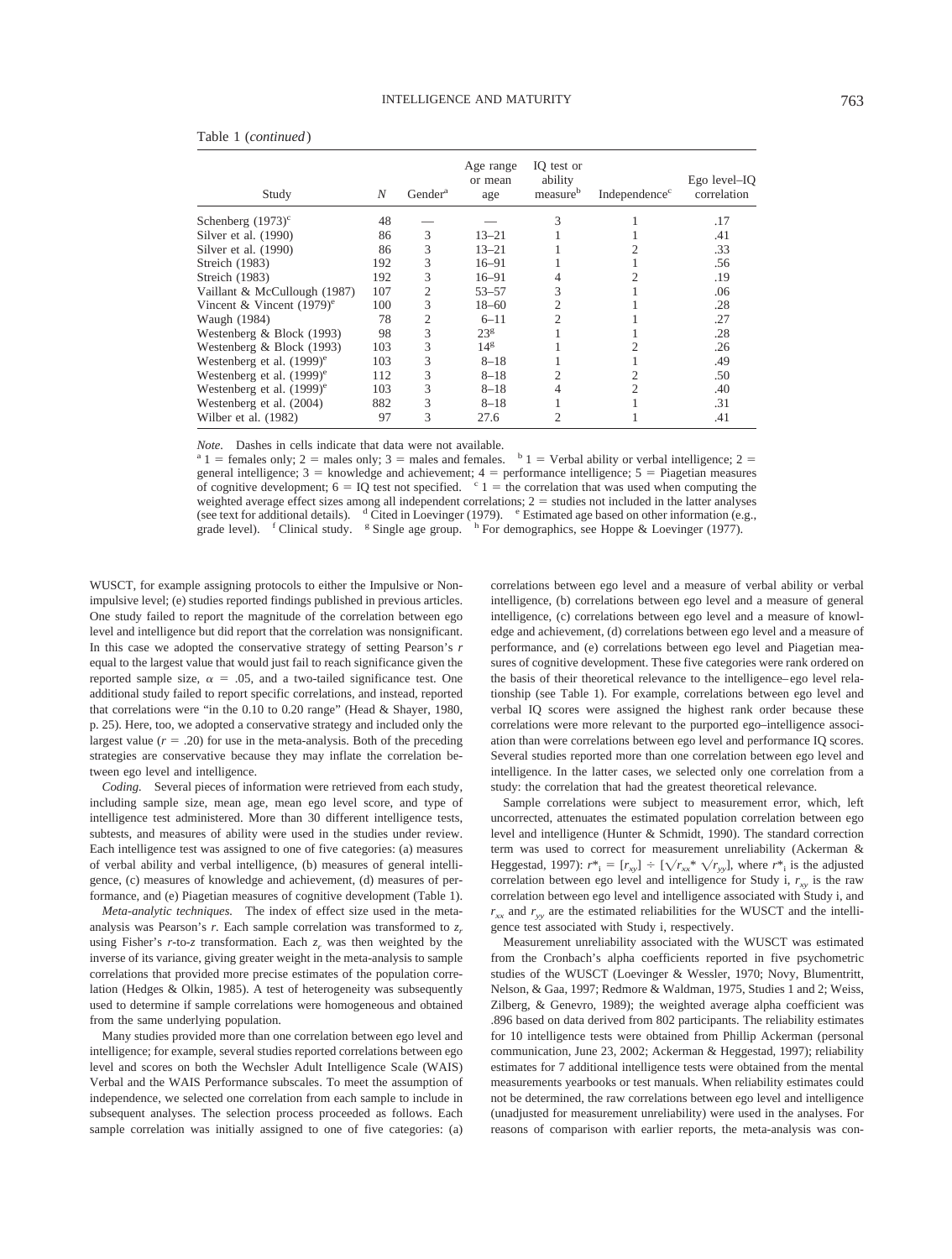ducted twice, first using the raw correlations reported by authors and then again using the correlations corrected for measurement error.

Both fixed-effects (FE) and random-effects (RE) meta-analyses were conducted for this review. The hypothesized relationship between ego level and intelligence should be invariant to context, setting, and other variables. Thus, in principle, the current meta-analysis estimated a single parameter. Several writers, however, have recommended using RE analyses because RE analyses yield wider confidence intervals around the weighted average effect size, thereby reducing the likelihood of committing a Type I error. However, the two types of analyses (FE and RE) address fundamentally different research questions, a point that is often misunderstood (Cohn & Becker, 2003). The hypothesized relationship between ego level and intelligence is more consistent with an FE model, but for reasons of completeness we conducted both FE and RE analyses.

#### *Results*

We identified 78 correlations between ego level and intelligence (Table 1); 23 additional correlations between ego level and verbosity (word count) were also recovered (Table 2). In total, 51 studies involving 8,133 participants provided usable data (2 studies included both intelligence and verbosity data).

*Ego level and intelligence.* Correlations between WUSCT scores and intelligence test scores ranged from –.27 to .64; positive correlations were reported in 95% of the samples. The mean, and median, correlation was .31.

We recovered 52 independent correlations, derived from data involving 5,648 participants. The weighted average Pearson correlation between ego level and intelligence was .30 (95% confidence interval  $\text{[CI]} = .27-.32$ ). As expected, there was significant heterogeneity among the 52 sample correlations ( $Q = 236.1, p <$ 

.05), suggesting the presence of at least one moderator variable. The most obvious candidate for a moderator variable was the type of intelligence test used in a study (e.g., verbal test, achievement test). For each type of intelligence test, we computed the weighted average correlation between ego level and intelligence test scores, the 95% CI, and a test of heterogeneity. Results of the analyses are presented in Table 3.

The weighted average correlation (unadjusted for measurement error) between ego level and measures of verbal intelligence was .32 (95% CI = .30–.34). This estimate of the population correlation is based on findings derived from 22 independent samples involving 2,779 participants. There was significant heterogeneity among the sample correlations within this category  $(Q = 119.5,$  $p < .05$ ).

The weighted average correlation between ego level and measures of general intelligence was .32 (95%  $CI = .28 - .35$ ), a finding based on 25 independent samples involving 2,307 participants. Here, too, there was significant heterogeneity among sample correlations ( $Q = 89.4$ ,  $p < .05$ ).

The weighted average correlations between ego level and measures of knowledge and achievement, measures of performance, and Piagetian measures were .20, .29, and .34, respectively (Table 3). The latter population estimates were derived from smaller sets of correlations and thus should be interpreted with caution.

Adjusting for measurement error had minimal impact on the magnitude of the estimated population correlations between ego level and intelligence (Table 3). For example, adjusting for measurement error yielded a weighted average correlation of .33 between ego level scores and intelligence, based on data collected

| Table 2                                                                  |  |  |  |  |
|--------------------------------------------------------------------------|--|--|--|--|
| Correlations Between Level of Ego Development and Verbosity (Word Count) |  |  |  |  |

| Study                           | N   | Gender <sup>a</sup> | Age range or<br>mean age | Ego level-word<br>count correlation |
|---------------------------------|-----|---------------------|--------------------------|-------------------------------------|
| Browning (1987)                 | 158 | 1                   | $16 - 18$                | .44                                 |
| Browning (1987)                 | 166 | $\overline{2}$      | $16 - 18$                | .54                                 |
| Browning (1987)                 | 151 | 1                   | $19 - 21$                | .62                                 |
| Browning (1987)                 | 140 | 2                   | $19 - 21$                | .56                                 |
| Browning (1987)                 | 131 | 1                   | $22 - 25$                | .44                                 |
| Browning (1987)                 | 114 | $\overline{c}$      | $22 - 25$                | .66                                 |
| Einstein & Lanning $(1998)$     | 92  | 3                   | $18 - 46$                | .60                                 |
| Ginsburg & Orlofsky (1981)      | 75  | 1                   | $20^{\circ}$             | .43                                 |
| Hansell et al. (1985)           | 221 | 3                   | $13 - 91$                | .55                                 |
| Hershberger (1978) <sup>b</sup> |     |                     |                          | .63                                 |
| Jurich & Holt (1987)            | 32  | 1                   | $18 - 32$                | .72                                 |
| Kishton et al. (1984)           | 89  | 3                   | 14.8                     | .47                                 |
| Kishton et al. (1984)           | 89  | 3                   | 14.8                     | .20                                 |
| Kishton et al. (1984)           | 89  | 3                   | 14.8                     | .23                                 |
| Kishton et al. (1984)           | 82  | 3                   | 18.7                     | .50                                 |
| Kishton et al. (1984)           | 82  | 3                   | 18.7                     | .68                                 |
| Kishton et al. (1984)           | 82  | 3                   | 18.7                     | .40                                 |
| Loevinger & Wessler (1970)      | 543 | 1                   | $12 - 72$                | .58                                 |
| Loevinger & Wessler (1970)      | 204 | 1                   | $16 - 26$                | .31                                 |
| McCrae & Costa (1980)           | 240 | $\overline{c}$      | $35 - 80$                | .64                                 |
| Morros et al. (1998)            | 104 | 3                   | $55 - 82$                | .80                                 |
| Slaughter (1983)                | 83  | 1                   | 24.3                     | .30                                 |
| Slaughter (1983)                | 64  | 1                   | 24.3                     | .52                                 |

*Note.* Dashes in cells indicate data were not available.<br>  $a_1 =$  females only; 2 = males only; 3 = males and females.  $b$  Cited in Jurich and Holt (1987).  $c$  Age estimated from grade level.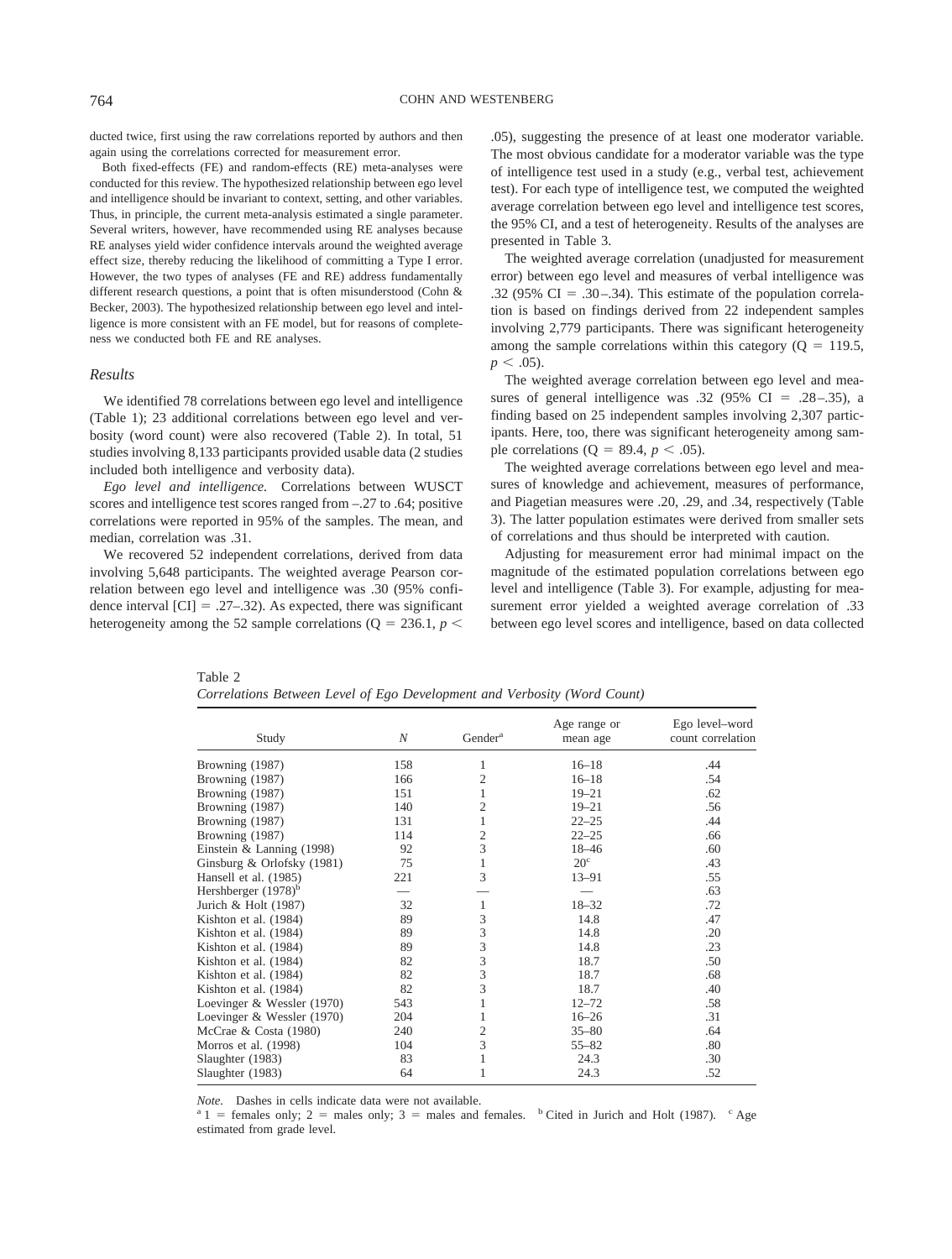| Coefficient      | All<br>measures | Verbal<br>intelligence | General<br>intelligence          | Knowledge and<br>achievement | Performance<br>intelligence | Piagetian<br>measures <sup>a</sup> |
|------------------|-----------------|------------------------|----------------------------------|------------------------------|-----------------------------|------------------------------------|
|                  |                 |                        | Unadjusted for measurement error |                              |                             |                                    |
| Estimated $\rho$ | .30             | .32                    | .32                              | .20                          | .29                         | .34                                |
| No. $rs(N)$      | 52 (5,648)      | 22 (2,779)             | 25(2,307)                        | 8 (862)                      | 6(704)                      | 5(383)                             |
| 95% CI           | $.27 - .32$     | $.30 - .34$            | $.28 - .35$                      | $.13 - .26$                  | $.22 - .36$                 | $.25 - .43$                        |
| О                | $236.1*$        | $119.5*$               | 89.4*                            | 14.98*                       | 6.95                        | $17.4*$                            |

| Table 3                                                                                      |
|----------------------------------------------------------------------------------------------|
| Correlations Between Washington University Sentence Completion Test Scores and Intelligence: |
| <b>Fixed-Effects Analyses</b>                                                                |

*Note.*  $\rho$  refers to the estimated population correlation.  $CI =$  confidence interval.

<sup>a</sup> Two studies reported more than one correlation between ego level and Piagetian scores. To meet the assumption of independent effect sizes, we used the average correlation reported in each of the latter studies when computing the weighted average effect size and associated statistics.  $* p < .05.$ 

Estimated  $\rho$  .33 .35 .34 .20 .32 .44<br>No. rs (N) 52 (5,648) 22 (2,779) 25 (2,307) 8 (862) 6 (704) 5 (383)

95% CI .30–.35 .34–.39 .31–.38 .15–.29 .26–.39 .35–.52 Q  $306.7^*$   $167.6^*$   $106.9^*$   $11.4$   $10.4$   $30.5^*$ 

from 52 independent samples (compared with the estimated value of .30, derived from the 52 uncorrected sample correlations reported above). Similarly, the correlation between ego level and verbal intelligence, adjusted for unreliability, was .35, a value that is only marginally higher than the unadjusted estimate of .32.

No. *rs* (*N*) 52 (5,648)

Seven studies reported the standard deviations of IQ scores. This information was used to examine the impact of range restriction on the correlations between intelligence and ego level that were reported in the latter studies. Adjusting for range restriction yielded correlations that were, on average, 8.9% larger than the sample correlations obtained in the seven studies.

Several additional variables may have contributed to the heterogeneity among ego–IQ correlations. The latter variables include the age of participants, their developmental level, and the presence of psychopathology. Post hoc analyses revealed a significant relation between the mean ego level of a subject sample and the magnitude of the corresponding ego–IQ correlation. Specifically, the mean ego–IQ correlation among samples at the conformist level or lower  $(N = 9)$  was .45; in contrast, the mean ego–IQ correlation among subject samples whose mean ego level was higher than the conformist level  $(n = 6)$  was .24. The latter two effect size estimates are significantly different from each other  $(Z = 3.11, p = .02)$ . Additional post hoc analyses revealed no significant relationship between the mean age of each sample and the magnitude of the corresponding ego–IQ correlations (regardless of the type of IQ test used), nor was there a significant relation between the gender of the sample and the magnitude of the ego–IQ correlation. Similarly, there was no significant association between the range of ego levels within each sample and the magnitude of the corresponding ego–IQ correlations. Although 31 samples contributed to the latter analyses, the majority of these samples were characterized by a span of five or six developmental levels among participants (e.g., ranging from the Impulsive to the Conscientious level). Thus, there was insufficient variability across studies to rigorously investigate this issue. Finally, we identified five clinical samples  $(N = 501$  participants) in our original review. Clinical

samples were made up of participants from outpatient psychiatric clinics as well as inpatient psychiatric units. Among clinical samples and nonclinical samples, the weighted average correlations between ego level and intelligence were .23 and .30, respectively, a difference that is not likely to occur by chance  $(Z = 1.91, p \leq$ .06).

*RE analyses.* As expected, RE analyses yielded slightly larger effect size estimates and wider CIs. The weighted average correlation between WUSCT scores and all measures of intelligence was .32 (95% CI = .27–.38;  $N = 52$ ). The weighted average correlation between WUSCT scores and verbal IQ was .31 (95%  $CI = .23-.40; N = 22$ ), and the weighted average correlation between WUSCT scores and general intelligence was .38 (95%  $CI = .30-.46; N = 25).$ <sup>1</sup>

*Incremental validity: Removing the influence of intelligence from ego level scores.* Using the search procedures described above, we located 16 studies that examined the incremental validity of ego level scores after statistically removing the influence of intelligence (Table 4). The studies examined a range of issues, including the association between ego level and delinquent behavior, aggressive behavior, risk reasoning, maternal sensitivity, breast-feeding, conformity, openness to experience, and psychiatric diagnosis. In total, 31 statistical tests were reported (several studies reported more than one finding); 29 of these tests (94%) revealed significant relations between ego level and the criterion variables after statistically removing the influence of intelligence. An additional 460 studies yielding null findings would need to be identified and included in the above analysis to reduce the mean *Z* value to nonsignificance (Rosenthal, 1991).

Approximately half of the studies provided effect size information (Table 4), indexing the strength of association between ego level and the criterion variables after statistically controlling for

<sup>&</sup>lt;sup>1</sup> The complete set of random-effects analyses can be obtained from the authors.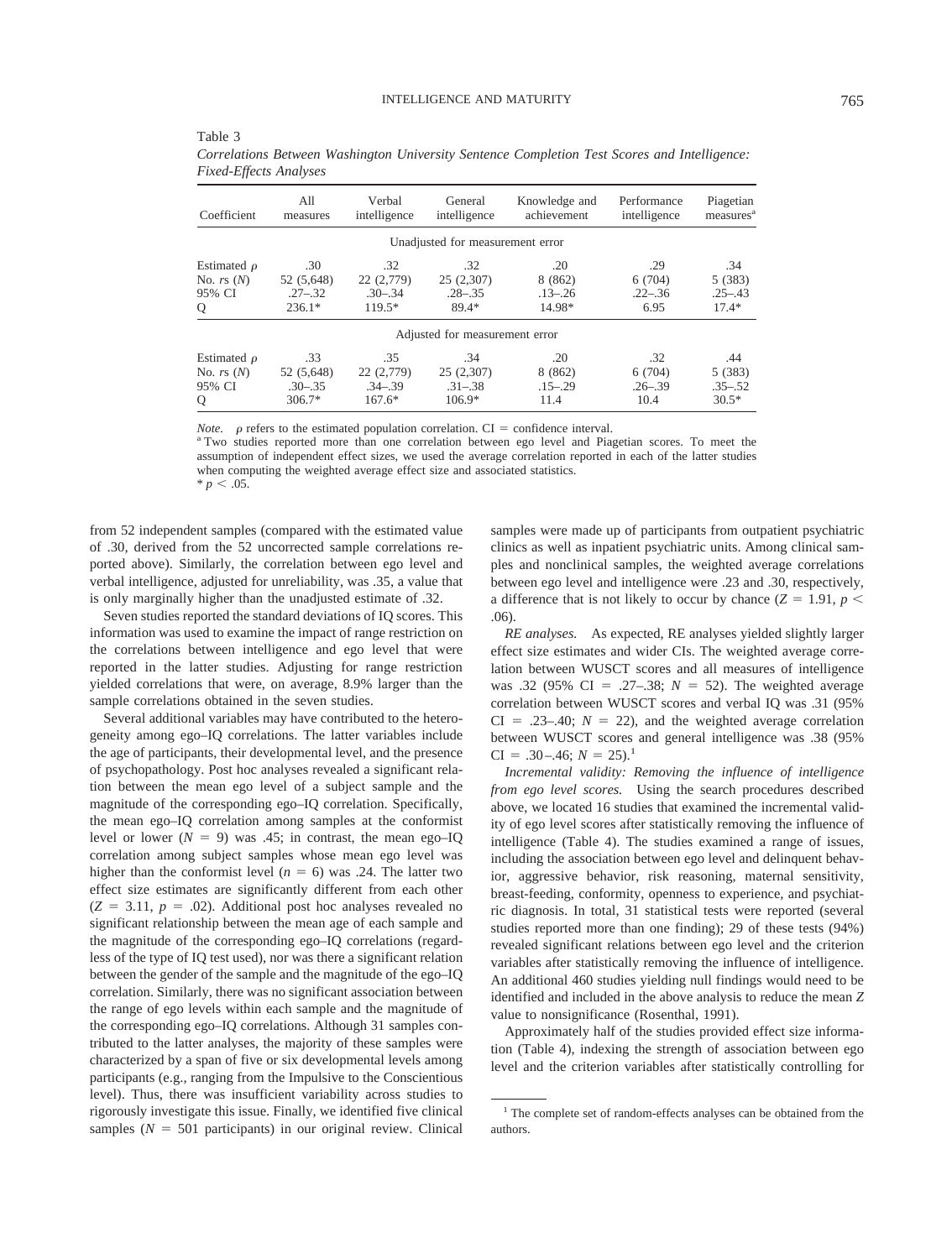#### 766 COHN AND WESTENBERG

Table 4

*Incremental Validity of the Washington University Sentence Completion Test of Ego Development (After Removing the Influence of Intelligence)*

| Study                                        | $\boldsymbol{N}$ | Sample                                                            | Criterion variable                                                          | Relation with ego level<br>controlled for:                                                 | Incremental validity<br>of ego level scores <sup>a</sup>                |
|----------------------------------------------|------------------|-------------------------------------------------------------------|-----------------------------------------------------------------------------|--------------------------------------------------------------------------------------------|-------------------------------------------------------------------------|
| Browning (1986)                              | 67               | Adolescent and young<br>adult psychiatric<br>patients             | Problem behaviors<br>Length of stay in hospital<br>$(n = 41)$               | General intelligence, age (and<br>gender in second analysis)                               | $R^2 = .06^*$<br>$R^2 = .21***$                                         |
| Cohn (1984)                                  | 124              | College and secondary<br>school students                          | Risk judgement                                                              | Piagetian measure of<br>cognitive development                                              | $Sr^2 = .04**$                                                          |
| Fineman et al. (1997)                        | 57               | Addicted mothers of<br>newborns                                   | Maternal sensitivity                                                        | Intelligence (unspecified)                                                                 |                                                                         |
| Frank & Quinlan (1976)                       | 66               | High-risk delinquent<br>adolescents                               | Delinquent status                                                           | Verbal intelligence                                                                        | $F(2, 62) = 7.8***$                                                     |
| Ginsburg & Orlofsky<br>(1981)                | 75               | College women                                                     | Identity status                                                             | General intelligence                                                                       | $F(3, 69) = 3.81**$                                                     |
| Hoppe & Loevinger (1977)                     | 107              | Adolescent males                                                  | Self-reported conformity                                                    | Verbal intelligence, age,<br>grade, GPA                                                    | $F(4, 105) = 3.93^{*b}$                                                 |
| Jacobson et al. (1991)                       | 137              | Inner city mothers                                                | Breast-feeding<br>Duration of breast-<br>feeding                            | Verbal and performance<br>intelligence                                                     | $\beta = .21*$<br>$\beta = .20^*$                                       |
|                                              | 50               | <b>Mothers</b>                                                    | Breast-feeding                                                              |                                                                                            | $\beta = .24*$                                                          |
| Labouvie-Vief et al. (1989)<br>Luthar (1991) | 72<br>144        | Children and adults<br>High-risk adolescents                      | Emotional understanding<br>Assertiveness<br>Disruptiveness<br>School grades | Verbal intelligence<br>General intelligence, gender,<br>age, internality, social<br>skills | $\beta = .22$<br>$R^2 = .05**$<br>$R^2 = .04*$<br>$R^2 = .07***$        |
| McCrae & Costa (1980)                        | 129              | Adult males                                                       | Openness to experience                                                      | Verbal intelligence, education                                                             | $F(3, 118) = 3.15*$                                                     |
| Noam et al. (1994)                           | 269              | Child and adolescent<br>psychiatric inpatients                    | DSM-III psychiatric<br>diagnosis                                            | General intelligence, age,<br>gender                                                       | $F = 7.87***^{\circ}$                                                   |
| Recklitis (1993)                             | 245              | Adolescent psychiatric<br>patients                                | Delinquency<br>Externalizing<br>Aggressiveness                              | General intelligence, gender                                                               | $R^2 = .13***$<br>$R^2 = .11***$<br>$R^2 = .08***$                      |
| Westenberg & Block<br>$(1993)^{d}$           | 104:98           | Adolescents tested at<br>age 14 and 23 in a<br>longitudinal study | Ego-resiliency<br>Interpersonal integrity                                   | Verbal intelligence                                                                        | $F(1, 99) = 19.61***$<br>$F(1, 92) = 12.54**$<br>$F(1, 99) = 10.20**$   |
|                                              |                  |                                                                   | Conformity                                                                  |                                                                                            | $F(1, 92) = 16.40***$<br>$F(1, 99) = 5.86*$                             |
|                                              |                  |                                                                   | Need regulation                                                             |                                                                                            | $F(1, 92) = 14.15***$<br>$F(1, 99) = 14.40***$<br>$F(1, 92) = 10.75***$ |
| Westenberg et al. (1999)                     | 118              | Child and adolescent<br>psychiatric patients                      | Type of anxiety disorder                                                    | Verbal intelligence                                                                        | $R^2 = .36***$                                                          |
| Westenberg et al. (2004)                     | 882              | Dutch children and<br>adolescents                                 | Social and physical<br>fearfulness                                          | Verbal intelligence, age                                                                   | $F(1, 868) =$<br>$18.71***$                                             |

*Note.* GPA = grade point average;  $DSM-III$  =

<sup>a</sup> The statistics reflect the incremental validity of ego level scores after controlling for intelligence (and other variables listed in the previous column); for example,  $R^2$  refers to the  $\Delta R^2$  due to the inclusion of ego level scores in the regression equation after controlling for intelligence. <sup>b</sup> Degrees of freedom retrieved from earlier analysis. <sup>c</sup> No degrees of freedom were provided in the original article. <sup>d</sup> As was predicted on conceptual grounds, ego level was unrelated to two other variables (self-ease and expressive/playful), after and before controlling for verbal ability.

 $* p \leq .05.$   $* p \leq .01.$   $* p \leq .001.$ 

the influence of intelligence. The incremental validity of ego level scores is large in some studies and small in other studies (range  $=$ 4%–36%). For example, ego level explained 13% of the variability in delinquency scores in a sample of psychiatric inpatients after controlling for the effects of intelligence (Recklitis, 1993). In contrast, ego level explained 4% of the variability in scores on a scale of disruptiveness–disengagement administered to a sample of psychiatric patients (Luthar, 1991).

*Ego level and verbosity.* Twenty-three correlations between ego level and verbosity or word count were retrieved (Table 2). Correlations ranged from .20 to .80. Eighteen of the latter correlations were independent, comprising data derived from 2,721

participants. The weighted average correlation between ego level and word count was .54. There was significant heterogeneity among sample effect sizes ( $Q = 77.1, p < .05$ ), indicating that one or more moderator variable may be present.

We identified five studies that examined the incremental validity of ego level scores after statistically controlling for the effects of verbosity (word count). Within each study, a significant relationship was reported between ego level and the criterion variable after statistically controlling for the effects of verbosity (Table 5). Indeed, in one study (McCrae & Costa, 1980) verbal fluency served as a suppressor variable and controlling for its influence increased the semipartial correlation between ego level and open-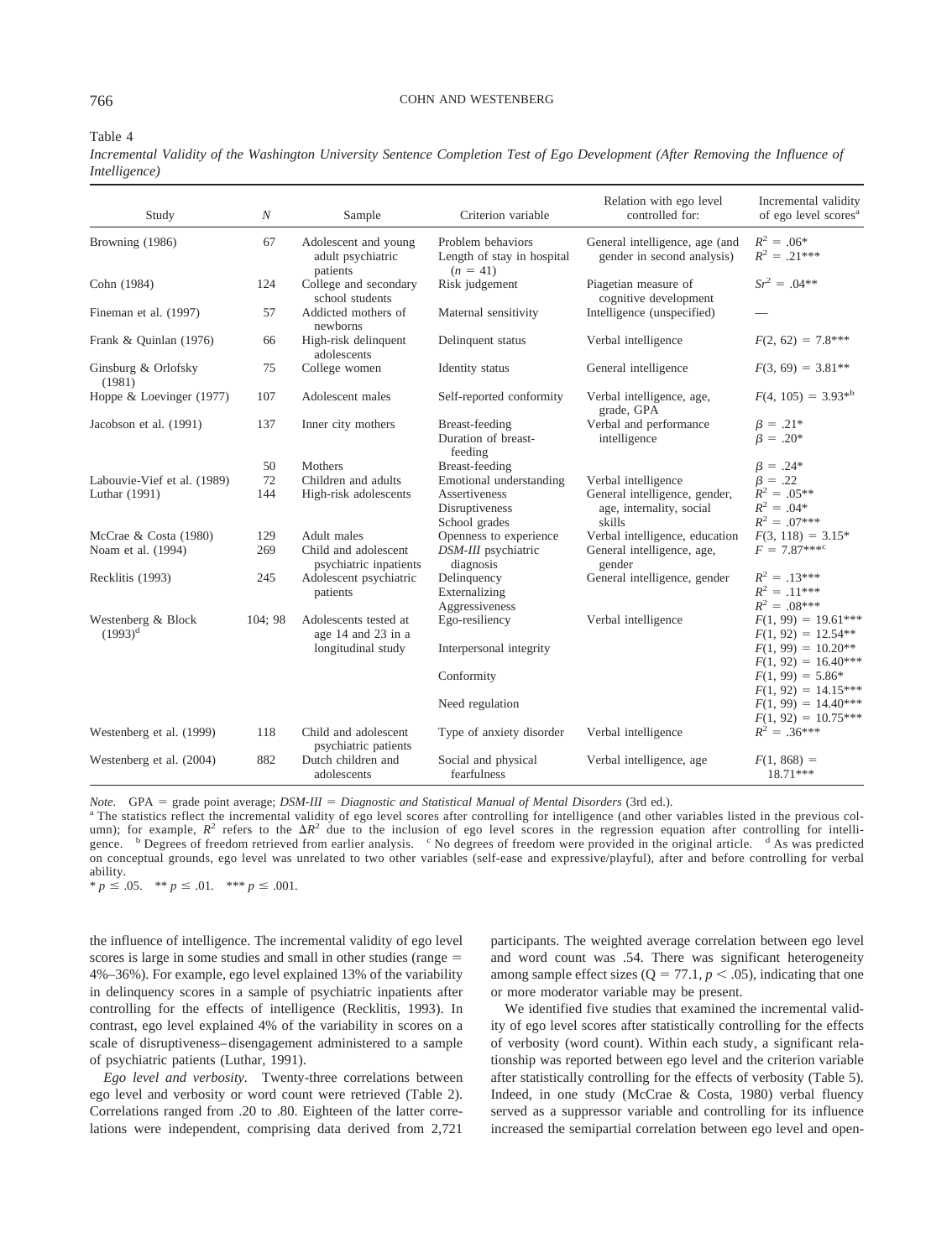#### INTELLIGENCE AND MATURITY

| e e<br>I | v<br>۰.<br>v |  |
|----------|--------------|--|
|          |              |  |

| Table 5 |                                                                                                                        |  |  |  |  |  |
|---------|------------------------------------------------------------------------------------------------------------------------|--|--|--|--|--|
|         | Incremental Validity of the Washington University Sentence Completion Test (After Removing the Influence of Verbosity) |  |  |  |  |  |

| Study                          | N   | Sample              | Criterion variable                              | Correlation between ego<br>level and word count | Covariance analysis<br>(adjusting for verbosity) |
|--------------------------------|-----|---------------------|-------------------------------------------------|-------------------------------------------------|--------------------------------------------------|
| Einstein & Lanning $(1998)$    | 92  | University students | Shame                                           | .60 <sup>a</sup>                                | $r_{\rm semi-partial}$                           |
| Ginsburg & Orlofsky (1981)     | 75  | College women       | Identity status                                 | .43                                             | $F(3, 69) = 3.81**$                              |
| McCrae & Costa $(1980)$        | 230 | Adult men           | Openness to experience                          | .64                                             | $r = .31***$                                     |
|                                |     |                     | Extraversion                                    |                                                 | $r = -11*$                                       |
| Morros, Pushkar, & Reis (1998) | 104 | Older adults        | <b>Openness</b>                                 | .80                                             | $r = .22**$                                      |
|                                |     |                     | Community volunteer status                      |                                                 | $F(2, 100) = 6.19**$                             |
| Slaughter (1983)               | 64  | Low-income mothers  | Parent education program<br>intervention status | $.30 - .52$                                     | $F(2, 55) = 8.16**$                              |

<sup>a</sup> Verbosity measured as the number of characters per protocol. <sup>b</sup> Authors did not report the corrected semipartial correlation or *p* value but instead reported that following covariance analysis, "correlations remained essentially unchanged, and there were no changes in the pattern of significant findings, when response length was partialled from SCT scores" (Einstein & Lanning, 1998, p. 568).  $* p \leq .05.$   $* p \leq .01.$   $* p \leq .001.$ 

ness to experience, as well as increasing the semipartial correlation between ego level and scores on Eysenck's Extraversion scale.

*Moderator variables.* The magnitude of the correlation between WUSCT scores and verbosity was related to the mean age of a sample ( $r = .57$ ,  $p < .05$ ,  $N = 13$  studies) but not significantly related to the gender of a sample. There were insufficient data to assess the impact of developmental level on the magnitude of ego level–verbosity correlations.

# *Discussion*

Several investigators have questioned the validity of Loevinger's WUSCT, asserting that contemporary measures of ego development add "little to the prediction of meaningful psychological phenomena over conventional ability measures" (Lubinski & Humphreys, 1997, p. 191). The current findings provide no support for this assertion. Indeed, the findings support, unequivocally, the opposite conclusion: Ego development and intelligence are conceptually and functionally distinct concepts.

*Discriminant validity.* Evidence for discriminant (conceptual) validity is provided by the estimated correlation between ego level and intelligence, which ranges from .20 to .34 depending on the intellectual ability assessed. Adjusting for measurement error increased these values only minimally. Our findings, retrieved from 42 studies and approximately 5,600 participants, contrast sharply with the reported correlations among intelligence tests themselves. For example, the technical manual for the Wechsler Adult Intelligence Scale (3rd ed.; WAIS-III) reports a correlation of .88 between WAIS-III Full Scale scores and composite scores on the Stanford–Binet Intelligence scale (Wechsler, 1997). Similarly, a correlation of .64 was obtained between WAIS-III Full Scale IQ scores and total raw scores on Raven's Progressive Matrices. Finally, a recent meta-analysis of intercorrelations among six leading child intelligence tests yielded weighted average correlations ranging from .50 to .86 (Sternberg, Grigorenko, & Bundy, 2001); the median intercorrelation was .72, which is more than twice the magnitude of the estimated population correlations between ego level and intelligence. Such findings support the conclusion that ego development and intelligence are conceptually distinct and should not be regarded as interchangeable constructs.

There is an intuitive appeal to the suggestion that variability in ego level scores reflects individual differences in intelligence (in particular, individual differences in verbal abilities such as verbosity, word fluency, vocabulary) rather than individual differences in impulse control, time perspective, or other aspects of personality growth. Yet the weighted average correlation between verbal IQ and ego level was only .32 (and only .35 when adjusted for measurement unreliability). Inspection of the WUSCT scoring manual suggests why there is only a modest association between ego level and verbal ability. First, the scoring manual explicitly excludes sentence length as a criterion for scoring responses, and a review of the manual reveals numerous instances where short responses are assigned higher ratings than longer responses. Consider two responses to the stem "Raising a family . . .": (a) "takes planning" and (b) "is nice if you can afford children" (Loevinger, Wessler, & Redmore, 1970, pp. 9 and 3, respectively). The first response is two words long yet scored at the Conscientious stage (Stage 5 on an 8-point developmental scale); the second response is seven words long yet scored at the Self-Protective stage (Stage 2 on an 8-point scale). Such scoring "reversals" should not be present if verbosity guided the scoring procedure. Second, verbal fluency per se is unlikely to influence WUSCT responses. Tests of verbal fluency typically assess the speed with which words are produced in response to specified constraints (e.g., producing as many words as possible that start with the letter *C,* within a certain time period). The WUSCT bears no resemblance to the latter tasks. Third, most adults have sufficient vocabulary to express the key signs of ego development (impulse control, perspective taking, self-reflection). Consider two responses to the stem "My mother and  $I \ldots$  ": (a) "are very much alike even though I don't like to think so" and (b) "see each other once a year—she lives in Florida" (Loevinger et al., 1970, pp. 81 and 76, respectively). The first response is rated at the Individualistic stage (Stage 6 on an 8-point scale), and the second response is rated at the Conformist stage (Stage 4 on an 8-point scale). Despite the notable difference in ratings, the words that are used in both responses are present in children's readers by second grade (Harris & Jacobson, 1982). The critical difference between the two responses lies not in sentence length but in the degree of self-reflection revealed by each response.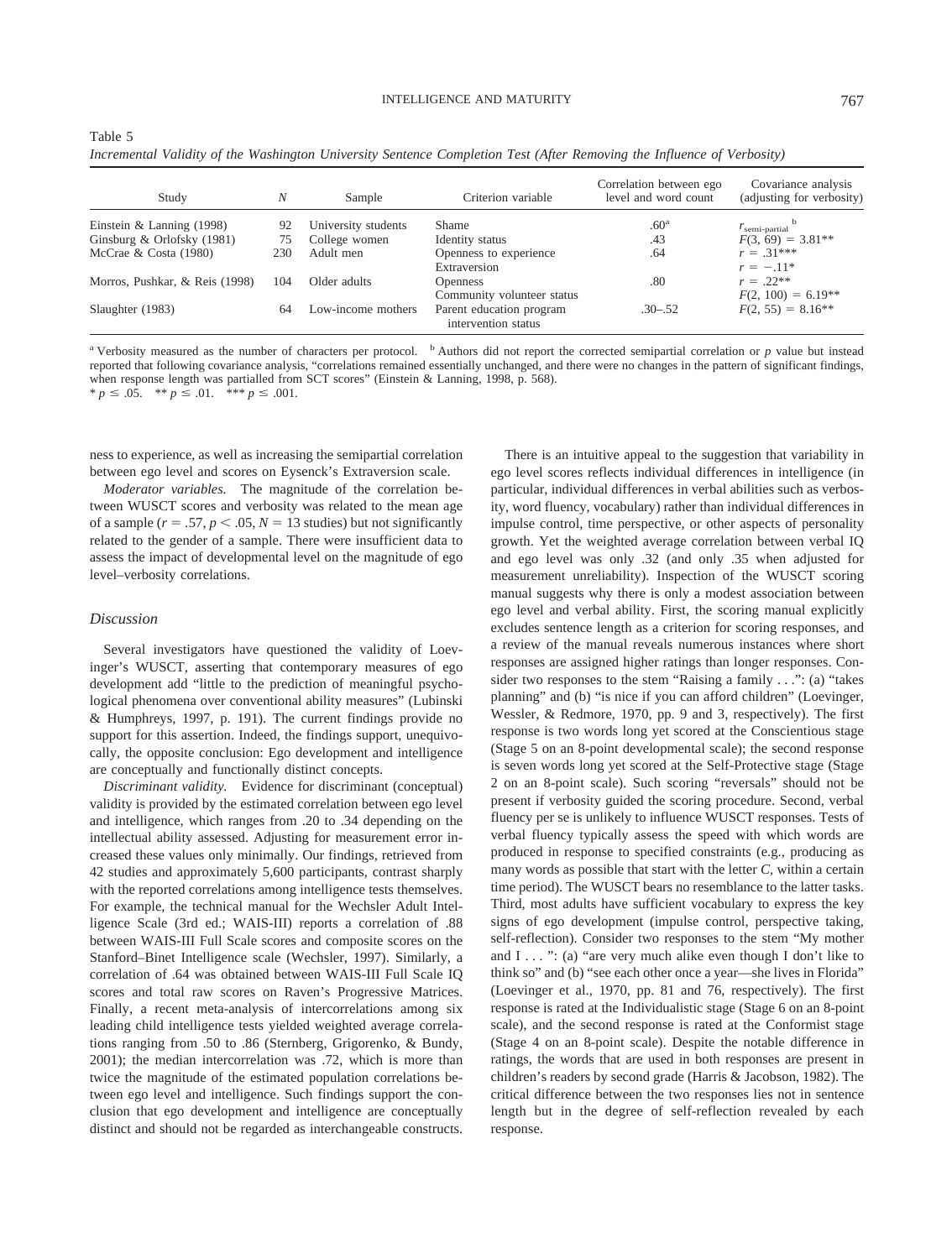Our meta-analysis yielded a moderately high correlation between ego level and word count (weighted average  $r = .54$ ), a value that is close in magnitude to the correlation of .58 reported by Loevinger and Wessler (1970). The correlation between ego level and word count does not reflect a spurious relationship: More words are typically needed to express complex thoughts and emotions. The correlation becomes spurious if word count is used as a scoring criterion, which it is not (Hy & Loevinger, 1996). Several findings support Loevinger's conclusion that the WUSCT is not a proxy measure of verbosity. First, our review of five studies (and six statistical tests) indicates that the relationship between ego level and criterion variables remained significant after statistically controlling the number of words on WUSCT protocols. Second, written and oral administration (via the telephone) of an abbreviated version of the WUSCT yielded similar ego level scores among respondents with limited education, even though their telephone responses contained twice as many words as did their written responses (Hansell, Sparacino, Ronchi, & Strodtbeck, 1985). Among participants with a high school education, however, written responses yielded higher ego level ratings than did oral responses even though oral and written responses were similar in word length. Both findings support the conclusion that verbosity (word count) is not the determining factor in ego level ratings. Finally, Slaughter (1983) assessed the impact of verbosity on ego level scores in a longitudinal study of low-income mothers who were exposed to a unique parenting intervention. Mothers who participated in the intervention advanced in ego level between Time 1 and Time 2 assessments, yet there was no concomitant increase in word count, suggesting that the intervention led to a genuine increase in ego level and not simply an increase in verbal fluency.

The above findings demonstrate that WUSCT scores contain variance that is not shared with intelligence or verbosity, providing strong evidence for discriminant validity of the WUSCT. Such evidence, however, does not demonstrate that the nonshared variance is systematic or psychologically meaningful. That is, the findings do not address the issue of incremental validity, an issue we address below.

*Incremental validity.* Lubinski and Humphreys (1997) proposed that psychological measures should be considered functionally equivalent when "two measures (which may look quite different and carry quite different names) assess individual differences that translate into interchangeable forecasts over a broad mix of criteria" (pp. 164–165). Our review of 16 studies (and 31 statistical tests) of incremental validity does not support the claim that intelligence test scores and ego level scores yield interchangeable forecasts: 94% of the tests of incremental validity revealed significant relations between ego level and a host of criterion variables after statistically removing the influence of intelligence. These findings are especially noteworthy because many analyses controlled for the influence of several variables simultaneously (e.g., age, gender, and intelligence), thereby introducing unusually stringent tests of incremental validity.

We sought to identify all studies of incremental validity that evaluated the relationship between ego level and behavioral or psychological phenomena (controlling for individual differences in intelligence). The latter studies were retrieved from the population of (approximately) 300 studies referred to above. Because ego level represents a person's characteristic level of maturity, we expected WUSCT scores to be related to a wide variety of behaviors and traits. For example, Loevinger's developmental model predicts that impulse control is weakest at the preconformist stages and increases in strength as individuals progress through the Conscientious stage. Studies of incremental validity (reviewed above) supported this prediction. For example, after controlling for individual differences in intelligence, ego level scores were negatively related to disruptiveness (Luthar, 1991) and positively related to impulse regulation (Browning, 1986) and complexity of risk judgments (Cohn, 1984). WUSCT scores were also positively related to need regulation, a relationship that was maintained even after controlling for individual differences in intelligence (Westenberg & Block, 1993). Loevinger's developmental model also predicts that advances in maturity are accompanied by changes in interpersonal style; specifically, an egocentric orientation is replaced by an increasing capacity for perspective taking. Studies of incremental validity (again controlling for individual differences in intelligence) supported this prediction. For example, studies revealed positive relations between ego level and tolerance (Helson & Roberts, 1994), nurturant parenting (Jacobson, Jacobson, & Frye, 1991), and community volunteer status (Morros, Pushkar, & Reis, 1998). In contrast, negative relations were obtained between ego level and aggressiveness, delinquency, and other externalizing behaviors that reflect egocentrism and impulsivity (Browning, 1986; Frank & Quinlan, 1976; Recklitis, 1993). As predicted, ego level was significantly related to maternal sensitivity (Fineman, Beckwith, Howard, & Espinosa, 1997) and emotional understanding (Labouvie-Vief, DeVoe, & Bulka, 1989), although neither relationship remained statistically significant after controlling for individual differences in intelligence (a finding that may reflect, for one of the studies, an unusually high sample correlation between WUSCT and verbal intelligence,  $r = .61$ ). Finally, Loevinger's developmental model predicts that advances in maturity are accompanied by changes in conscious preoccupations and personal concerns. Individuals at the preconformist stages tend to be preoccupied with issues of trouble, danger, and control; in contrast, individuals at the conformist stage are preoccupied with social approval, and individuals at the postconformist stages are preoccupied with self-evaluated standards, personal achievements, and psychological conflicts. Here, too, studies of incremental validity supported the latter predictions. For example, fearfulness of physical danger was negatively related to ego level (Westenberg, Drewes, Goedhart, Siebelink, & Treffers, in press), whereas the achievement of a personal identity was positively related to ego level (Ginsburg & Orlofsky, 1981). Loevinger's model predicts that individuals at the Conformist and Self-Aware stages are concerned with social desirability and social approval. Here, too, studies of incremental validity supported this prediction. Individuals at the conformist level displayed increased fearfulness of negative social evaluation (Westenberg, Drewes, et al., in press; Westenberg, Siebelink, Warmenhoven, & Treffers, 1999) and a greater likelihood to experience shame (Einstein & Lanning, 1998).

Several investigators have predicted a modest relationship between ego development and openness to experience. Individuals who are intellectually curious, nondogmatic, and willing to reevaluate their personal values should also display a capacity for selfawareness and perspective taking, capacities that characterize advances in personality (ego) development. Several findings support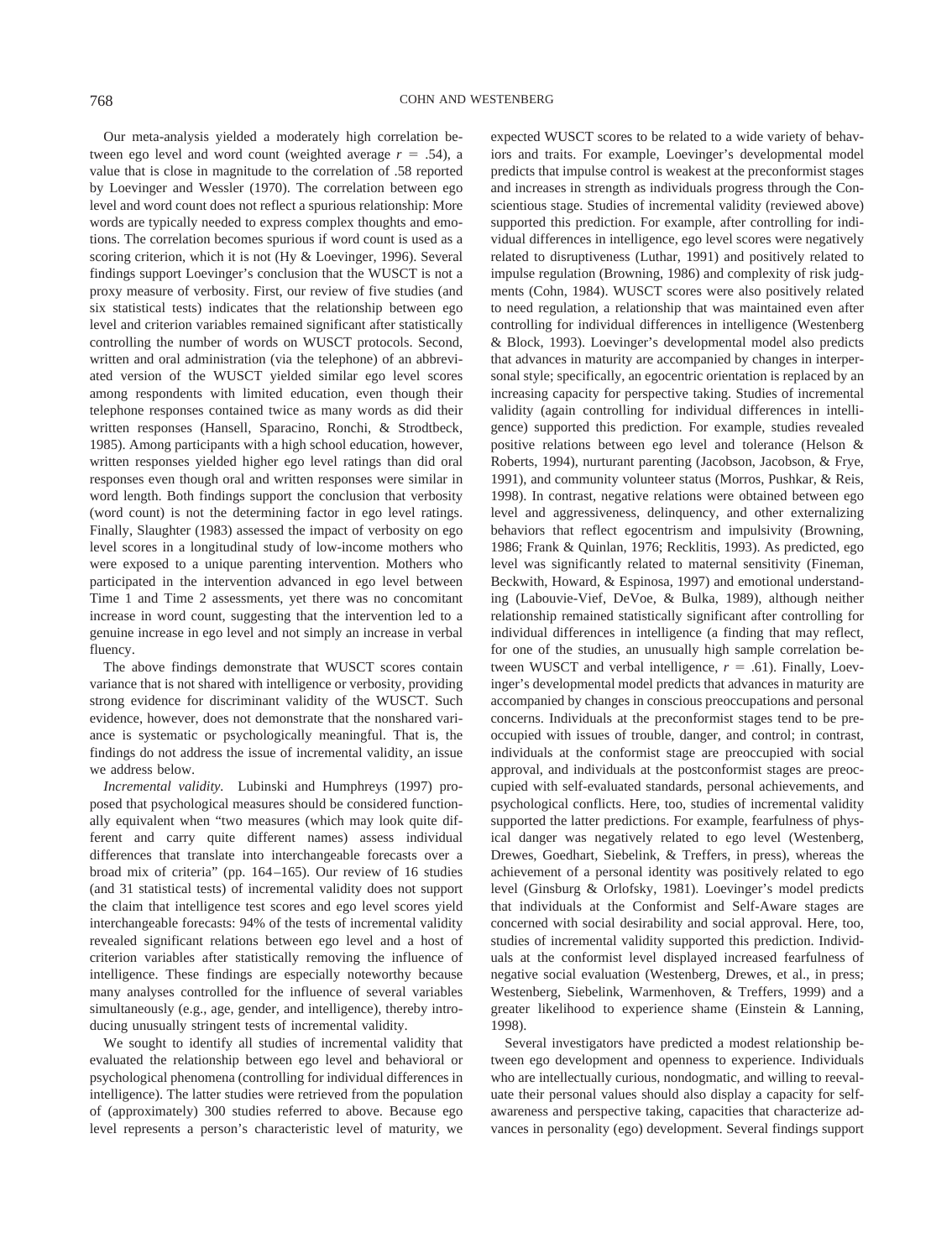this hypothesis. McCrae and Costa (1980) reported a small correlation  $(r = .23)$  between ego level and openness; Morros et al. (1998) reported a similar finding  $(r = .35)$ . Notably, both ego development and openness are related to intelligence. The weighted average correlation between openness and crystallized intelligence is .30 (Ackerman & Heggestad, 1997); the weighted average correlation between ego level and verbal intelligence (one index of crystallized intelligence) is .35. McCrae and Costa (1997) commented that the magnitude of association between intelligence and openness indicates that one construct cannot be reduced to the other, a conclusion that also characterizes the relationship between ego development and intelligence.

Some degree of association between intelligence and ego development is expected. The capacity for self-awareness, perspective taking, and psychological insight most likely requires some degree of intelligence. Intellectual capacity, however, may be a necessary but insufficient condition for reaching relatively high levels of maturity. Thus, there may be an asymmetric relationship between intelligence and ego level (Hauser, 1976): A wide range of IQ scores may be present among individuals at the earliest stages of personality (ego) development, whereas a more restricted range of IQ scores (ranging from above average to high) may be present among individuals at the later developmental stages. The current analyses provide tentative support for this hypothesis, but the available data are limited, and additional research is needed to rigorously address the issue.

The observed correlations between intelligence and WUSCT scores may also reflect, in part, a systematic error in the measurement of ego development. Loevinger (1993) noted that

any method that relies on internal consistency for its bootstraps, as ours does, is bound to end up slanted towards its most reliable elements. The cognitive and intellectual element is just what is most easily and reliably judged. Therefore it will assume more weight in the outcome of measurement than it does in life . . . (p. 61)

Notably, however, the present meta-analysis did not reveal markedly different correlations between WUSCT scores and verbal and nonverbal aspects of intelligence (see Table 3).

Several limitations should be noted regarding the current review. First, there was significant heterogeneity among sample correlations, indicating that our parameter estimates can only be viewed as suggestive. Future research will need to investigate more carefully the moderator variables that contribute to heterogeneity among correlations. Second, we probably failed to identify every study that examined the association between intelligence and WUSCT scores. This failure, however, only introduces a confound if there is a systematic bias between the studies that are retrieved and the studies that remain hidden in file drawers. Although significant results are more likely to be published than nonsignificant results, the present review was unlikely to fall prey to this bias. The conceptual and psychometric debates concern the magnitude of association between intelligence and ego level (large vs. small) and not the absence of a relationship per se (indeed, publishing nonsignificant correlations would be more notable in this context). In contrast, studies of incremental validity might remain unpublished when WUSCT scores have no significant predictive validity beyond their association with intelligence. Our calculation of a fail-safe *N* suggests that hundreds of such studies would need to be hidden in file drawers to invalidate the current conclusions, a scenario that seems unlikely. Third, we did not adjust for the effect of range restriction on the estimated population correlation between ego level and intelligence. Only seven studies reported the information needed to correct for this artifact. Although the average adjustment within these studies was small (8.9%), the available data are too limited to permit extrapolations to the larger set of studies used in the meta-analysis. This general problem is not unique to the present review (e.g., Ackerman & Heggestad, 1997). Fourth, the present review may underestimate the predictive validity of the WUSCT. In each of the 31 tests of predictive validity that we reviewed (Table 4), investigators examined the association between ego level scores and criterion variables after statistically removing the influence of intelligence. Yet Block (1995) argued that this analytic strategy may overestimate the importance of intelligence because it "claims for its own banner" (p. 396) shared variance that may be more appropriately associated with other variables (e.g., ego development). Thus, future studies may benefit from analyses that enter ego level scores into regression equations prior to, as well as after, inclusion of IQ scores (e.g., Westenberg, Drewes, et al., in press; Westenberg et al., 1999).

The current findings have implications that extend beyond our evaluation of Loevinger's measure of ego development. Several respected investigators have questioned the utility of developmental measures of social, moral, and personality development, arguing that such measures contribute little to the understanding of developmental phenomena. For example, Lubinski and Humphreys (1997) commented,

Investigators purporting to assess optimal forms of psychological functioning with innovative measures (e.g., creativity, ego development, moral reasoning) frequently launch their validation campaigns without ever considering the possibility that preexisting concepts and measures [i.e., conventional ability measures] might explain their outcomes of interest more fully. (p. 191)

Similarly, Lykken (1991) wrote, "One can reasonably wonder whether many of the interesting findings obtained in research on Kohlberg's Stages of Moral Development would remain if verbal intelligence had been partialed out in each case" (p. 35). Sanders, Lubinski, and Benbow (1995) tested the latter hypothesis and found that scores on the Defining Issues Test were unrelated to 62 criterion variables after partialing out the effects of verbal ability, a finding that prompted the following speculation:

Other psychological constructs, especially those of the fulfillment variety (purporting to index sophisticated forms of psychological development), such as ego development and self-actualization, appear to be likely candidates for analyses similar to those reported here.... It is intriguing to speculate on the extent to which findings based on these instruments (and interpreted in terms of constructs they purport to assess) are actually more centrally related to the construct of general intelligence or the specificity of one of its major markers (e.g., verbal ability). (Sanders et al., 1995, p. 502)

The preceding speculations raise important issues that require careful investigation. Speculation, however, should not replace empirical scrutiny, and edict should not replace evidence when evaluating the presumed contribution of intelligence to personality development, moral development, or related aspects of maturity and social development. Nor should reference to the findings of a single study replace the accumulated evidence of an extant body of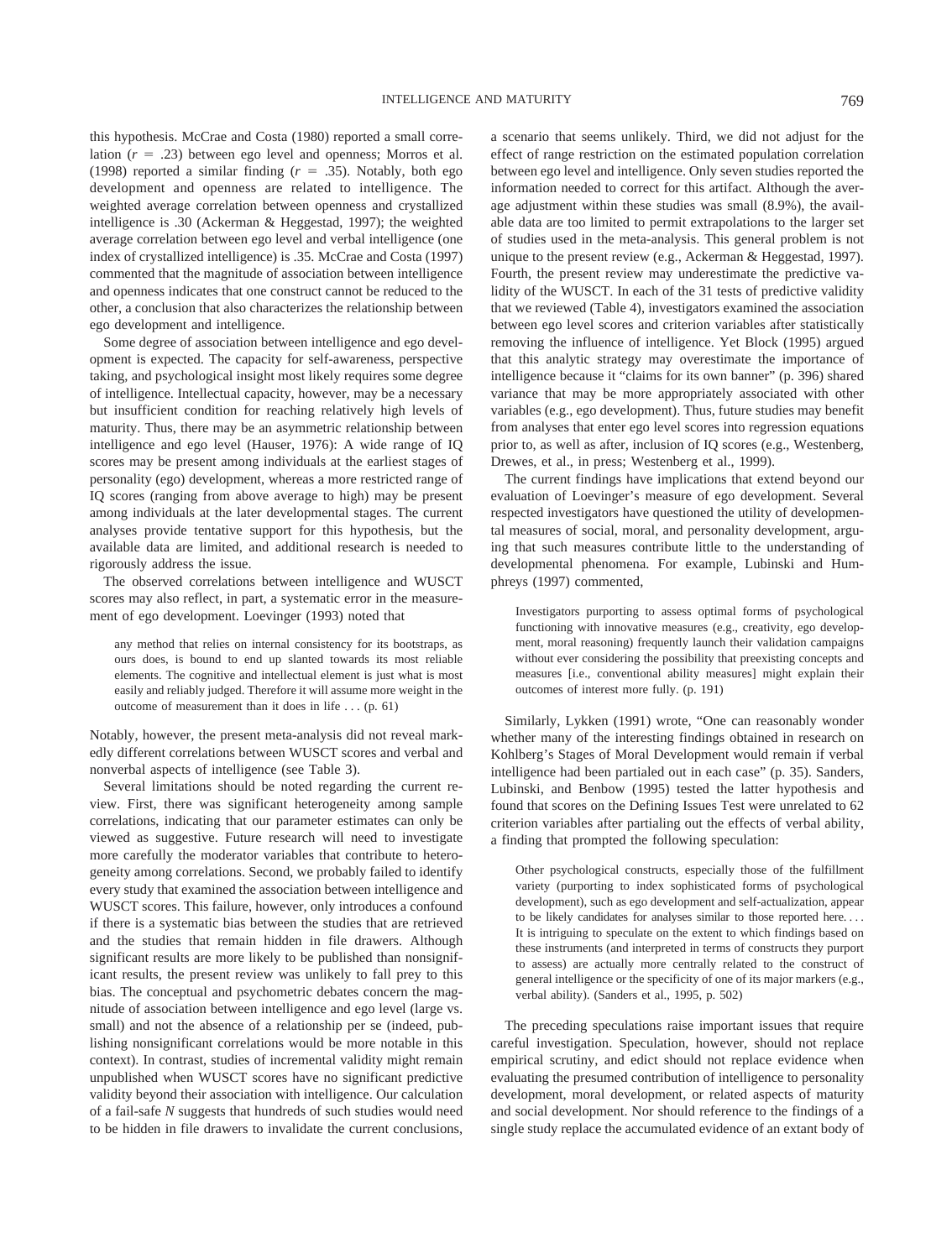research. The current review, based on findings derived from 51 studies, reveals that at least one developmental variable (ego development) is not interchangeable with the construct of intelligence. Additional reviews are needed to evaluate the contribution of intelligence to other developmental constructs.

#### References

References marked with an asterisk indicate studies included in the meta-analysis.

- Ackerman, P. L., & Heggestad, E. D. (1997). Intelligence, personality, and interests: Evidence for overlapping traits. *Psychological Bulletin, 121,* 219–245.
- \*Avery, R. R., & Ryan, R. M. (1988). Object relations and ego development: Comparison and correlates in middle childhood. *Journal of Personality, 56,* 547–569.
- \*Blasi, A. (1971). *A developmental approach to responsibility training.* Unpublished doctoral dissertation, Washington University, St. Louis, MO.
- Block, J. (1995). On the relation between IQ, impulsivity, and delinquency: Remarks on the Lynam, Moffitt, and Stouthamer-Loeber (1993) interpretation. *Journal of Abnormal Psychology, 104,* 395–398.
- \*Bonneville, L. P. (1978). *The relation of role playing and personal characteristics to ego development.* Unpublished doctoral dissertation, Washington University, St. Louis, MO.
- \*Browning, D. L. (1986). Psychiatric ward behavior and length of stay in adolescent and young adult inpatients: A developmental approach to prediction. *Journal of Consulting and Clinical Psychology, 54,* 227–230.
- \*Browning, D. L. (1987). Ego development, authoritarianism, and social status: An investigation of the incremental validity of Loevinger's Sentence Completion Test (Short Form). *Journal of Personality and Social Psychology, 53,* 113–118.
- \*Browning, D. L., & Quinlan, D. M. (1985). Ego development and intelligence in a psychiatric population: Wechsler subtest scores. *Journal of Personality Assessment, 49,* 260–263.
- \*Candee, D. (1974). Ego development aspects of new left ideology. *Journal of Personality and Social Psychology, 30,* 620–630.
- \*Cohn, L. D. (1984). *Developmental changes in adolescent judgment under conditions of risk.* Unpublished doctoral dissertation, Washington University, St. Louis, MO.
- Cohn, L. D. (1991). Sex differences in the course of personality development: A meta-analysis. *Psychological Bulletin, 109,* 252–266.
- Cohn, L. D. (1998). Age trends in personality development: A quantitative review. In P. M. Westenberg, A. Blasi, & L. D. Cohn (Eds.), *Personality development: Theoretical, empirical, and clinical investigations of Loevinger's conception of ego development* (pp. 133–144). Mahwah, NJ: Erlbaum.
- Cohn, L. D., & Becker, B. J. (2003). How meta-analysis increases statistical power. *Psychological Methods, 8,* 243–253.
- \*Coor, I. F. (1970). The effects of grade level and motivation training on ego development (Doctoral dissertation, Washington University, 1970). *Dissertation Abstracts International, 31,* 332A.
- \*Doehring, P. (1999, April). *Differentiation of the perceived competence of preadolescents or relation to ego, development and maladaptive behavior.* Paper presented at the meeting of the Society for Research in Child Development, Albuquerque, NM.
- Drewes, M. J., & Westenberg, P. M. (2001). The impact of modified instructions on ego level scores: A psychometric hazard or indication of optimal ego level? *Journal of Personality Assessment, 76,* 229–249.
- \*Dubow, E. F., Huesmann, L. R., & Eron, L. D. (1987). Childhood correlates of adult ego development. *Child Development, 58,* 859–869.
- \*Einstein, D., & Lanning, K. (1998). Shame, guilt, ego development, and the five-factor model of personality. *Journal of Personality, 66,* 555– 582.
- \*Farrell, G. E. P. (1974). The relation of ego development to intellectual and ethical development (Doctoral dissertation, Washington University, 1974). *Dissertation Abstracts International, 35,* 4648B.
- \*Fineman, N. R., Beckwith, L., Howard, J., & Espinosa, M. (1997). Maternal ego development and mother–infant interaction in drugabusing women. *Journal of Substance Abuse Treatment, 14,* 307–317.
- \*Frank, S., & Quinlan, D. M. (1976). Ego development and female delinquency: A cognitive–developmental approach. *Journal of Abnormal Psychology, 85,* 505–510.
- \*Ginsburg, S. D., & Orlofsky, J. L. (1981). Ego identity status, ego development, and locus of control in college women. *Journal of Youth and Adolescence, 10,* 297–307.
- \*Haan, N., Stroud, J., & Holstein, C. (1973). Moral and ego stages in relationship to ego processes: A study of "hippies." *Journal of Personality, 41,* 596–612.
- \*Hansell, S., Sparacino, J., Ronchi, D., & Strodtbeck, F. L. (1985). Ego development responses in written questionnaires and telephone interviews. *Journal of Personality and Social Psychology, 47,* 1118–1128.
- Harris, A. J., & Jacobson, M. D. (1982). *Basic reading vocabularies.* New York: Macmillan.
- Hauser, S. T. (1976). Loevinger's model and measure of ego development: A critical review. *Psychological Bulletin, 33,* 928–955.
- \*Head, J., & Shayer, M. (1980). Loevinger's ego development measures: A new research tool? *British Educational Research Journal, 6,* 21–27.
- Hedges, L. V., & Olkin, I. (1985). *Statistical methods for meta-analysis.* San Diego, CA: Academic Press.
- \*Helson, R., & Roberts, B. W. (1994). Ego development and personality change in adulthood. *Journal of Personality and Social Psychology, 66,* 911–920.
- \*Hershberger, D. A. (1978). *Scoring sentence completion tests: Syllable and word fluency effects on the Washington University Sentence Completion Test of Ego Development.* Unpublished master's thesis, New York University, New York.
- \*Hoppe, C. F., & Loevinger, J. (1977). Ego development and conformity: A construct validity study of the Washington University Sentence Completion Test. *Journal of Personality Assessment, 41,* 497–504.
- Hunter, J. E., & Schmidt, F. L. (1990). *Methods of meta-analysis: Correcting error and bias in research findings.* Newbury Park, CA: Sage.
- \*Hurtig, A. L., Petersen, A. C., Richards, M. H., & Gitelson, I. B. (1985). Cognitive mediators of ego functioning in adolescence. *Journal of Youth and Adolescence, 14,* 435–450.
- Hy, L. X., & Loevinger, J. (1996). *Measuring ego development* (2nd ed.). Mahwah, NJ: Erlbaum.
- \*Jacobson, S. W., Jacobson, J. L., & Frye, K. F. (1991). Incidence and correlates of breast-feeding in socioeconomically disadvantaged women. *Pediatrics, 88,* 728–736.
- \*Jurich, J., & Holt, R. R. (1987). Effects of modified instructions on the Washington University Sentence Completion Test of Ego Development. *Journal of Personality Assessment, 51,* 186–193.
- \*Kishton, J., Starrett, R. H., & Lucas, J. L. (1984). Polar versus milestone variables in adolescent ego development. *Journal of Early Adolescence, 4,* 53–64.
- \*Kitchener, K. S., King, P. M., Davison, M. L., Parker, C. A., & Wood, P. K. (1984). A longitudinal study of moral and ego development in young adults. *Journal of Youth and Adolescence, 13,* 197–211.
- \*Labouvie-Vief, G., DeVoe, M., & Bulka, D. (1989). Speaking about feelings: Conceptions of emotion across the life span. *Psychology and Aging, 4,* 425–437.
- \*Labouvie-Vief, G., & Diehl, M. (1998). The role of ego development in the adult self. In P. M. Westenberg, A. Blasi, & L. D. Cohn (Eds.), *Personality development: Theoretical, empirical, and clinical investigations of Loevinger's conception of ego development* (pp. 219–235). Mahwah, NJ: Erlbaum.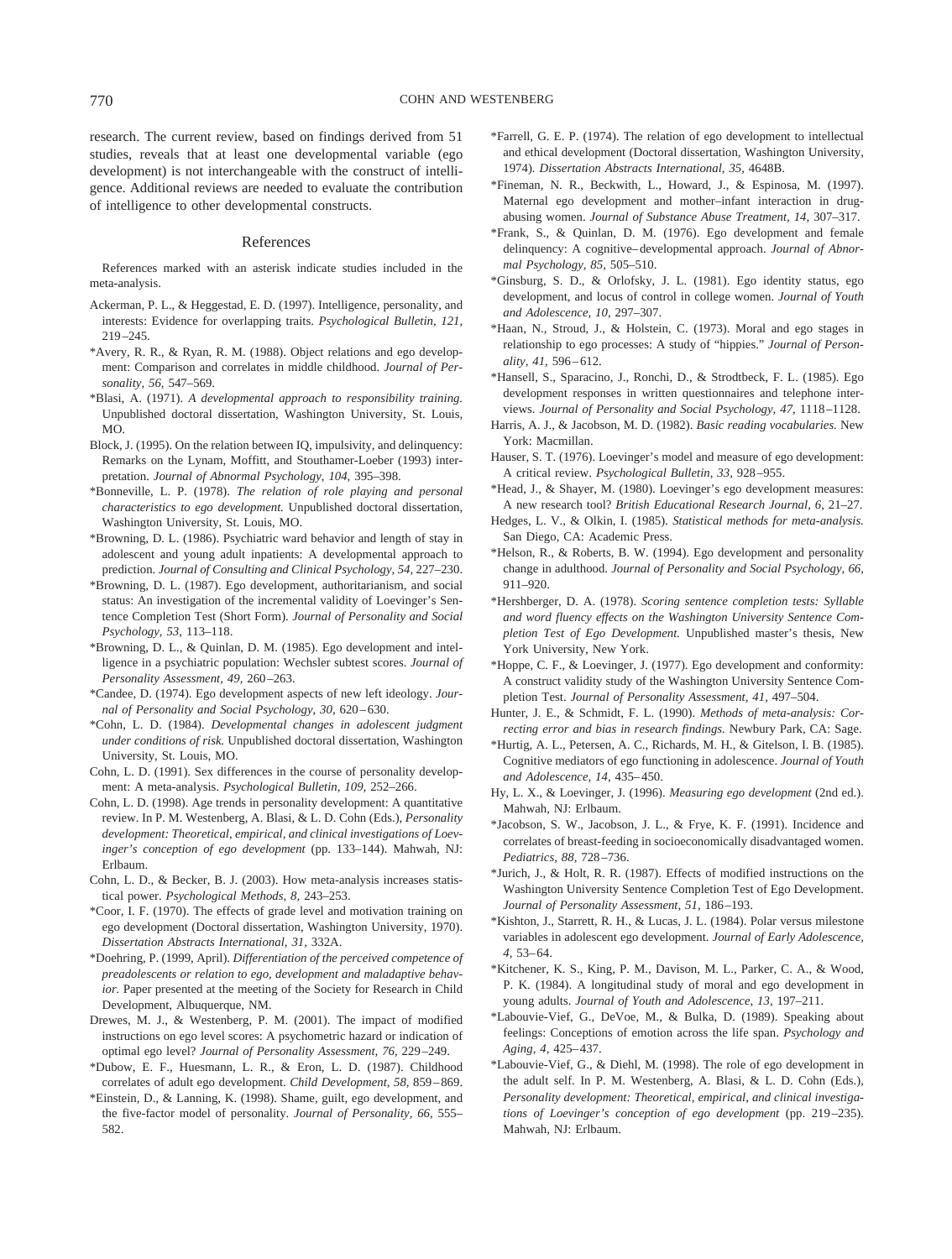- Lilienfeld, S. O., Wood, J. M., & Garb, H. N. (2000). The scientific status of projective techniques. *Psychological Science, 1,* 27–66.
- \*Lockett, D. W. (1979). *A preliminary investigation of the relationship between levels of cognitive development and levels of ego development in a population of adult women.* Unpublished doctoral dissertation, George Washington University, Washington, DC.
- Loevinger, J. (1976). *Ego development: Conceptions and theories.* San Francisco: Jossey-Bass.
- Loevinger, J. (1979). Construct validity of the Sentence Completion Test of Ego Development. *Applied Psychological Measurement, 3,* 281–311.
- Loevinger, J. (1985). Revision of the Sentence Completion Test for ego development. *Journal of Personality and Social Psychology, 48,* 420– 427.
- Loevinger, J. (1993). Ego development: Questions of method and theory. *Psychological Inquiry, 4,* 56–63.
- Loevinger, J. (1998). *Technical foundations for measuring ego development.* Mahwah, NJ: Erlbaum.
- \*Loevinger, J., & Wessler, R. (1970). *Measuring ego development: Vol. 1. Construction and use of a sentence completion test.* San Francisco: Jossey-Bass.
- Loevinger, J., Wessler, R., & Redmore, C. (1970). *Measuring ego development: Vol. 2. Scoring manual for women and girls.* San Francisco: Jossey-Bass.
- Lubinski, D., & Humphreys, L. G. (1997). Incorporating general intelligence into epidemiology and the social sciences. *Intelligence, 24,* 159– 201.
- \*Luthar, S. S. (1991). Vulnerability and resilience: A study of high-risk adolescents. *Child Development, 62,* 600–616.
- \*Luthar, S. S., & Zigler, E. (1992). Intelligence and social competence among high-risk adolescents. *Development and Psychopathology, 4,* 287–299.
- Lykken, D. (1991). What's wrong with psychology anyway? In D. Cicchetti & W. M. Gove (Eds.), *Thinking clearly about psychology* (Vol. 1, pp. 3–39). Minneapolis: University of Minnesota Press.
- \*McCammon, E. P. (1981). Comparison of oral and written forms of the Sentence Completion Test for ego development. *Developmental Psychology, 17,* 233–235.
- \*McCrae, R. R., & Costa, P. T. (1980). Openness to experience and ego level in Loevinger's Sentence Completion Test: Dispositional contributions to developmental models of personality. *Journal of Personality and Social Psychology, 39,* 1179–1190.
- McCrae, R. R., & Costa, P. T. (1997). Conceptions and correlates of openness to experience. In R. Hogan, J. A. Johnson, & S. R. Briggs (Eds.), *Handbook of personality psychology* (pp. 825–847). San Diego, CA: Academic Press.
- \*McIntyre, A. (1991). Attribution of control and ego development: Marker variables for a model of foster care risk. *Journal of Applied Developmental Psychology, 12,* 413–428.
- \*Morros, M., Pushkar, D., & Reis, M. (1998). A study of current, former, and new elderly volunteers: A comparison of developmental and trait models of personality. *Journal of Adult Development, 5,* 219–230.
- \*Newman, D. L., Tellegen, A., & Bouchard, T. J. (1998). Individual differences in adult ego development: Sources of influence in twins reared apart. *Journal of Personality and Social Psychology, 74,* 985– 995.
- Noam, G. G., Paget, K., Valiant, G., Borst, S., & Bartok, J. (1994). Conduct and affective disorders in developmental perspective: A systematic study of adolescent psychopathology. *Development and Psychopathology, 6,* 519–532.
- Novy, D. M., Blumentritt, T. L., Nelson, D. V., & Gaa, A. (1997). The Washington University Sentence Completion Test: Are the two halves alternate forms? Are the female and male forms comparable? *Journal of Personality Assessment, 68,* 616–627.

Recklitis, C. J. (1993). *Aggressive behavior in the adolescent psychiatric*

*patient as a function of ego development and ego defenses.* Unpublished doctoral dissertation, Boston University, Boston.

- Redmore, C. D., & Waldman, K. (1975). Reliability of a sentence completion measure of ego development. *Journal of Personality Assessment, 39,* 236–243.
- Rest, J., Thoma, S., & Edwards, L. (1997). Designing and validating a measure of moral judgment: Stage preference and stage consistency approaches. *Journal of Educational Psychology, 89,* 5–28.
- \*Rock, M. (1975). Self-reflection and ego development (Doctoral dissertation, New York University, 1975). *Dissertation Abstracts International, 36,* 3066B.
- Rosenthal, R. (1991). *Meta-analytic procedures for social research.* Newbury Park, CA: Sage.
- \*Rozsnafsky, J. (1981). The relationship of level of ego development to Q-sort personality ratings. *Journal of Personality and Social Psychology, 41,* 99–120.
- \*Ruprecht, L. J. (1985). *A longitudinal study of ego development in college students: An analysis of gender and methodological issues.* Unpublished doctoral dissertation, University of Iowa, Iowa City.
- Sanders, C. E., Lubinski, D., & Benbow, C. P. (1995). Does the Defining Issues Test measure psychological phenomena distinct from verbal ability? An examination of Lykken's query. *Journal of Personality and Social Psychology, 69,* 498–504.
- \*Schenberg, R. G. (1973). The relation of time perspective and selfactualization to ego development (Doctoral dissertation, Washington University, 1974). *Dissertation Abstracts International, 35,* 1991A.
- \*Silver, E. J., Bauman, L. J., Coupey, S. M., Doctors, S. R., & Boeck, M. A. (1990). Ego development and chronic illness in adolescents. *Journal of Personality and Social Psychology, 59,* 305–310.
- \*Slaughter, D. T. (1983). Early intervention and its effects on maternal and child development. *Monographs of the Society for Research in Child Development, 48,* 1–83.
- Sternberg, R. J., Grigorenko, E. L., & Bundy, D. A. (2001). The predictive value of IQ. *Merrill-Palmer Quarterly, 47,* 1–41.
- \*Streich, D. D. (1983). *Ego development and perception of health.* Unpublished doctoral dissertation, Purdue University, West Lafayette, IN.
- Thoma, J. S., Narvaez, D., Rest, J., & Derryberry, P. (1999). Does moral judgment development reduce to political attitudes or verbal ability? Evidence using the Defining Issues Test. *Educational Psychology Review, 11,* 325–341.
- \*Vaillant, G. E., & McCullough, L. (1987). The Washington University Sentence Completion Test compared with other measures of adult ego development. *American Journal of Psychiatry, 144,* 1189–1194.
- \*Vincent, L. R., & Vincent, K. R. (1979). Ego development and psychopathology. *Psychological Reports, 44,* 408–410.
- \*Waugh, M. H. (1984). A temperamental and developmental model of personality assessment: Application to self-control in middle childhood. *Personality and Individual Differences, 5,* 335–358.
- Wechsler, D. (1958). *The measurement and appraisal of adult intelligence* (4th ed.). Baltimore: Williams & Wilkins.
- Wechsler, D. (1997). *WAIS-III: Wechsler Adult Intelligence Scale: Technical manual* (3rd ed.). San Antonio, TX: Harcourt Brace.
- Weiss, D. S., Zilberg, N. J., & Genevro, J. L. (1989). Psychometric properties of Loevinger's Sentence Completion Test in an adult psychiatric outpatient sample. *Journal of Personality Assessment, 53,* 478– 486.
- Westenberg, P. M., Blasi, A., & Cohn, L. D. (1998). *Personality development: Theoretical, empirical, and clinical investigations of Loevinger's conception of ego development.* Mahwah, NJ: Erlbaum.
- \*Westenberg, P. M., & Block, J. (1993). Ego development and individual differences in personality. *Journal of Personality and Social Psychology, 65,* 792–800.
- Westenberg, P. M., Drewes, M. J., Goedhart, A. W., Siebelink, B. M., & Treffers, D. A. (2004). A developmental analysis of self-reported fears